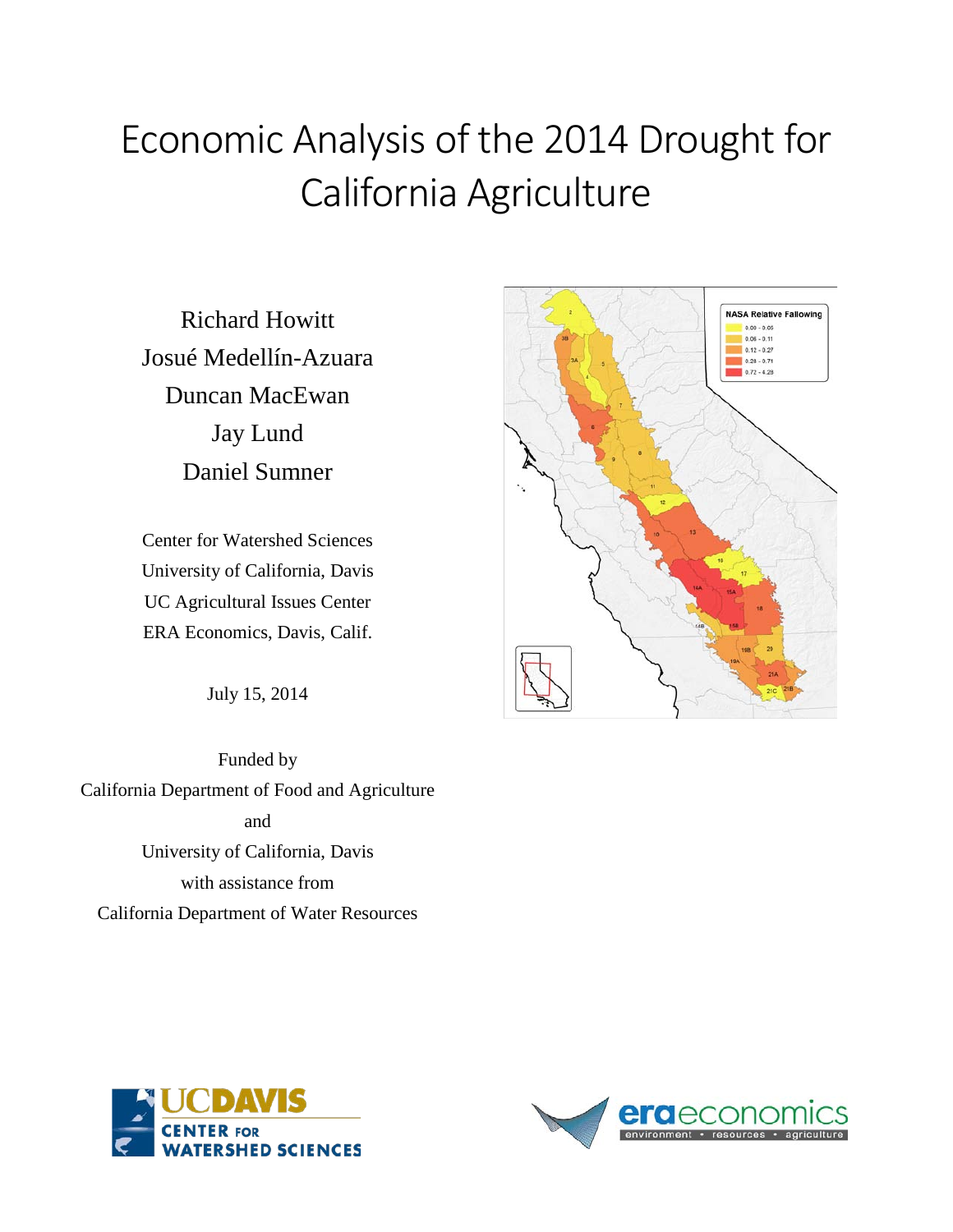#### Acknowledgements

We thank the California Department of Food and Agriculture and the University of California, Davis, Office of the Chancellor for providing funding for this study. We are immensely grateful for the technical support provided by the California Department of Water Resources Bay Delta Office on the interaction between the SWAP and the C2VSIM models, in particular to Tara Smith, Tariq Kadir, Emin Dogrul and Charles Brush. We are also indebted to Thomas Harter and Giorgos Kourakos for providing information and technical support and data on groundwater wells in the Central Valley. Kabir Tumber from ERA Economics and Stephen Hatchett of CH2M Hill were instrumental in assembling the datasets for the updated SWAP model. Information exchange with NASA for fallowing estimates was made possible by Forrest Melton. Discussions with staff from the California Department of Food and Agriculture, California Department of Finance, California Employment Development Department and other members of the state Drought Task Force have been helpful in many ways. Research support from students and staff at the Center for Watershed Sciences was tremendously helpful to complete many elements of the report. They include Andrew Bell, Alyssa Obester, Nadya Alexander and Nicholas Santos. Project management support from Cathryn Lawrence is much appreciated.

Suggested Citation:

Howitt, R.E., Medellin-Azuara, J., MacEwan, D., Lund, J.R. and Sumner, D.A. (2014). Economic Analysis of the 2014 Drought for California Agriculture. Center for Watershed Sciences, University of California, Davis, California. 20p. Available at [<http://watershed.ucdavis.edu>](http://watershed.ucdavis.edu/).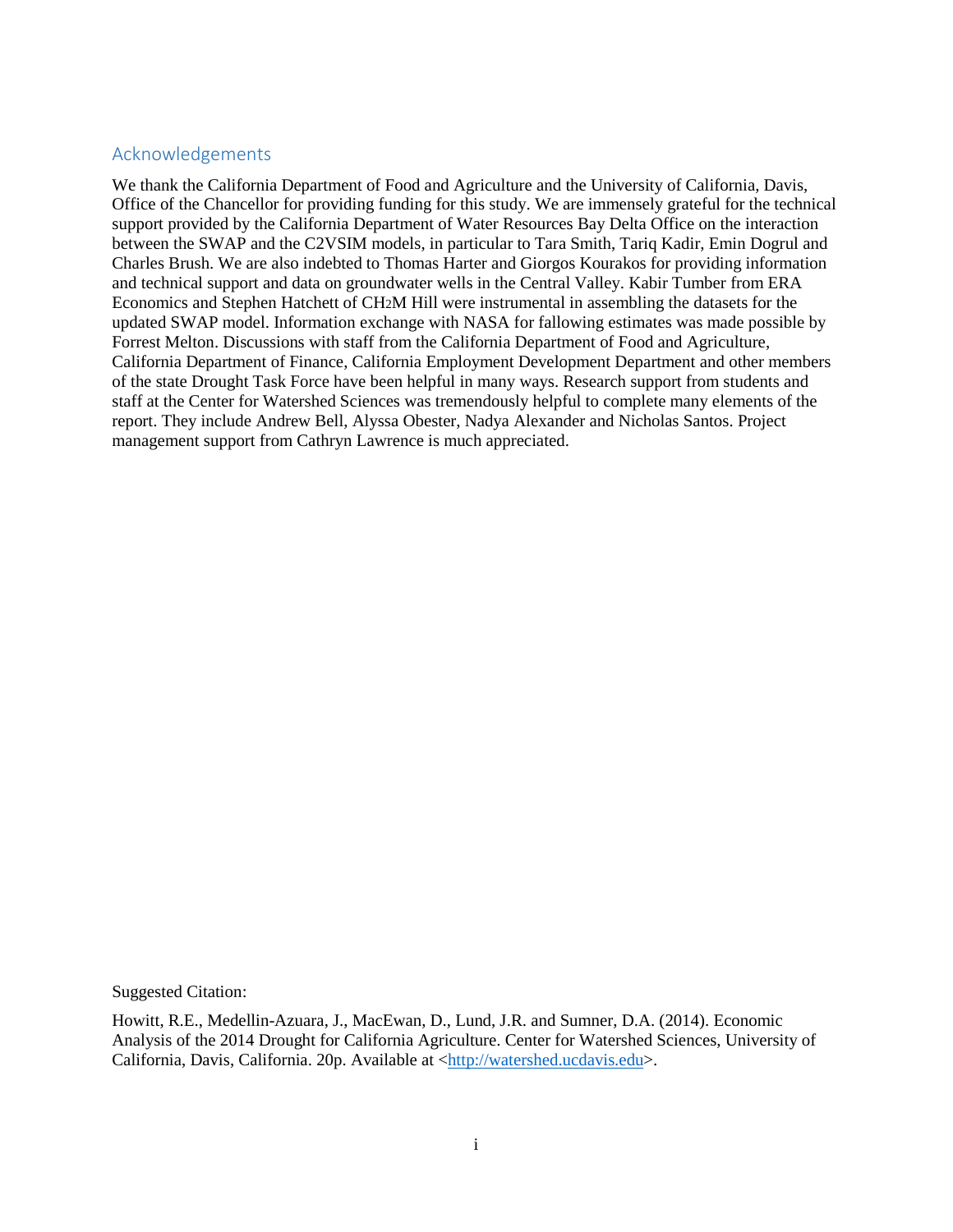## Executive Summary

California is enduring its third driest year on record as agricultural, urban and environmental demands for water are at an all-time high. This report presents an assessment of the economic impacts of the 2014 drought on crop production, livestock and dairies using a suite of models.

This analysis extends the preliminary estimates of the Central Valley drought impacts released May 19, 2014 (Howitt *et al.* 2014) to include:

- Broadened coverage of the Statewide Agricultural Production Model (SWAP) to include major agricultural areas on California's central and south coasts and inland farms of the Imperial, Coachella and Palo Verde valleys,
- Updated SWAP agricultural production and economic impact estimates for the Central Valley using the most current data available,
- Estimated Central Valley impacts if the drought persists through 2015 and 2016, including economic effects and the impact of increasing groundwater depletion and pumping depths using the California Department of Water Resources' (DWR) C2VSIM model,
- Estimated fallowing of cropland due to drought using the SWAP model,
- Estimated losses to dairies and livestock using a supply elasticity approach based on pasture losses and feed crop prices, and
- Comments on the preliminary draft from various state agencies.

The study finds that the 2014 drought will result in a 6.6 million acre-foot reduction in surface water available to agriculture. This loss of surface water will be partially replaced by increasing groundwater pumping by 5 million acre-feet.

The resulting net water shortage of 1.6 million acre-feet will cause losses of \$810 million in crop revenue and \$203 million in dairy and other livestock value, plus additional groundwater pumping costs of \$454 million. These direct costs to agriculture total \$1.5 billion. The total statewide economic cost of the 2014 drought is \$2.2 billion, with a total loss of 17,100 seasonal and part-time jobs. Table ES-1 summarizes the key findings of the study.

| Drought impact                   | <b>Loss quantity</b>  |
|----------------------------------|-----------------------|
| <b>Water supply</b>              |                       |
| Surface water reduction          | 6.6 million acre-feet |
| Groundwater pumping increase     | 5 million acre-feet   |
| Net water shortage               | 1.6 million acre-feet |
| <b>Statewide costs</b>           |                       |
| Crop revenue loss                | \$810 million         |
| Additional pumping cost          | \$454 million         |
| Livestock and dairy revenue loss | \$203 million         |
| Total direct losses              | 1.5 billion           |
| Total economic cost              | \$2.2 billion         |
| <b>Total job losses</b>          | 17,100                |

Table ES-1. 2014 Drought and California Agriculture Summary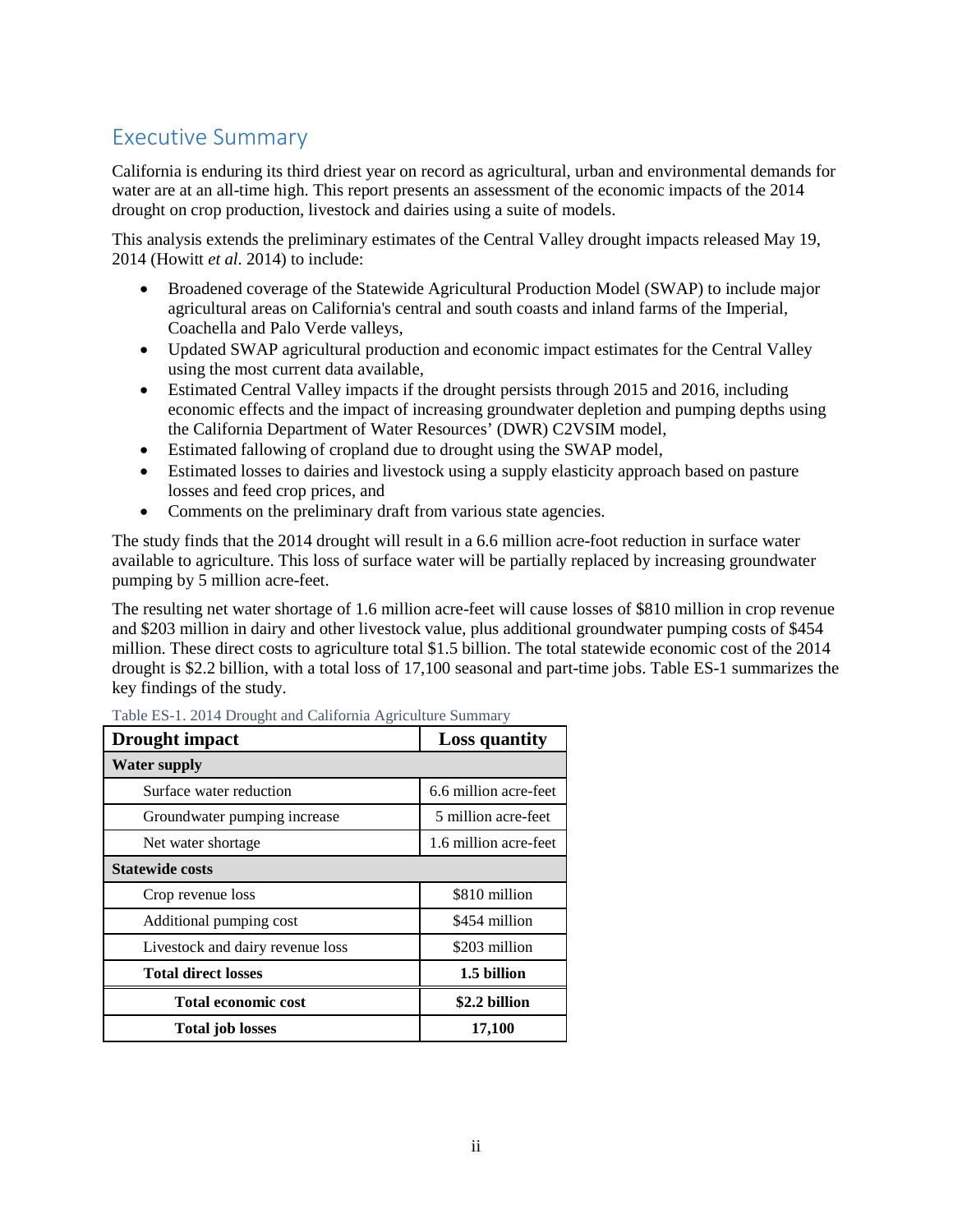Approximately 60% of the fallowed cropland, 70% of the statewide crop revenue losses and most of the dairy losses are likely to occur in the San Joaquin Valley. Most crop fallowing is expected for lower-value irrigated pasture and annual crops such as corn and dry beans.

Farms along the coast have access to groundwater and Southern California agriculture largely relies on Colorado River water supplies, which are less affected by this drought. Consequently, these areas are not expected to be significantly affected by the 2014 drought, with estimated direct crop revenue losses and increased groundwater pumping costs of \$10 million and \$6.3 million, respectively.

Statistically, 2015 is likely to be another dry year in California – regardless of El Niño conditions. Continued drought in 2015 and 2016 would lead to additional overdraft of aquifers and lower groundwater levels, thereby escalating pumping costs, land subsidence and drying up of wells. Additional dry years in 2015 and 2016 would cost Central Valley crop farming an estimated total of \$1 billion a year.

These results highlight California agriculture's economic resilience and vulnerabilities to drought. They also underscore California's heavy reliance on groundwater to cope with droughts. Without replenishing groundwater in wet years, water tables fall and both reduce regional pumping capacity and increase pumping energy costs – ultimately threatening the viability of higher value permanent crops in some areas.

The 2014 drought has magnified our need to better understand two major mechanisms used to respond to drought in California: groundwater management and water markets. While our aggregate measures of groundwater depth over time and space are often good, our estimates of regional groundwater use are poor.

This lack of groundwater pumping information precludes most forms of regional groundwater management. Water markets are operating in a largely informal manner with reports of extremely high prices being paid throughout the Central Valley – prices at least three times those seen in the 2009 drought. However, the absence of a central clearinghouse for water trade information prevents normal market information on current prices and quantities from being available to buyers and sellers, which complicates coordination of water movement.

The following conclusions arise from this analysis:

- The 2014 drought is responsible for the greatest absolute reduction in water availability for California agriculture ever seen, given the high agricultural demands and the low streamflows and reservoir levels. Surface water availability is expected to be reduced by about one-third.
- Groundwater availability and use is the key to agricultural prosperity in the 2014 drought and future droughts. This year, groundwater may replace as much as 75% or 5 million acre-feet of the roughly 6.6 million acre-foot loss of available surface water. This would raise groundwater's share of agricultural water supply in California from 31% to 53%. Failure to replenish groundwater in wet years will continue to reduce groundwater availability to sustain agriculture – particularly more profitable permanent crops – during California's frequent droughts.
- Statistically, the drought is likely to continue through 2015 regardless of El Niño conditions. If the drought continues for two additional years, groundwater substitution will remain the primary response to surface water shortage, with decreases in groundwater pumping capabilities and increasing costs due to declining water levels. A continued drought also increases the vulnerability of agriculture, as urban users with largely adequate supplies in 2014 will likely buy water from agricultural areas.
- Net water shortages for agriculture in this year's drought most severely affect the Central Valley with at least 410,000 acres lost to fallowing, \$800 million in lost farm revenues and \$447 million in additional pumping costs. These effects are most severe in the Tulare Basin. Dairy and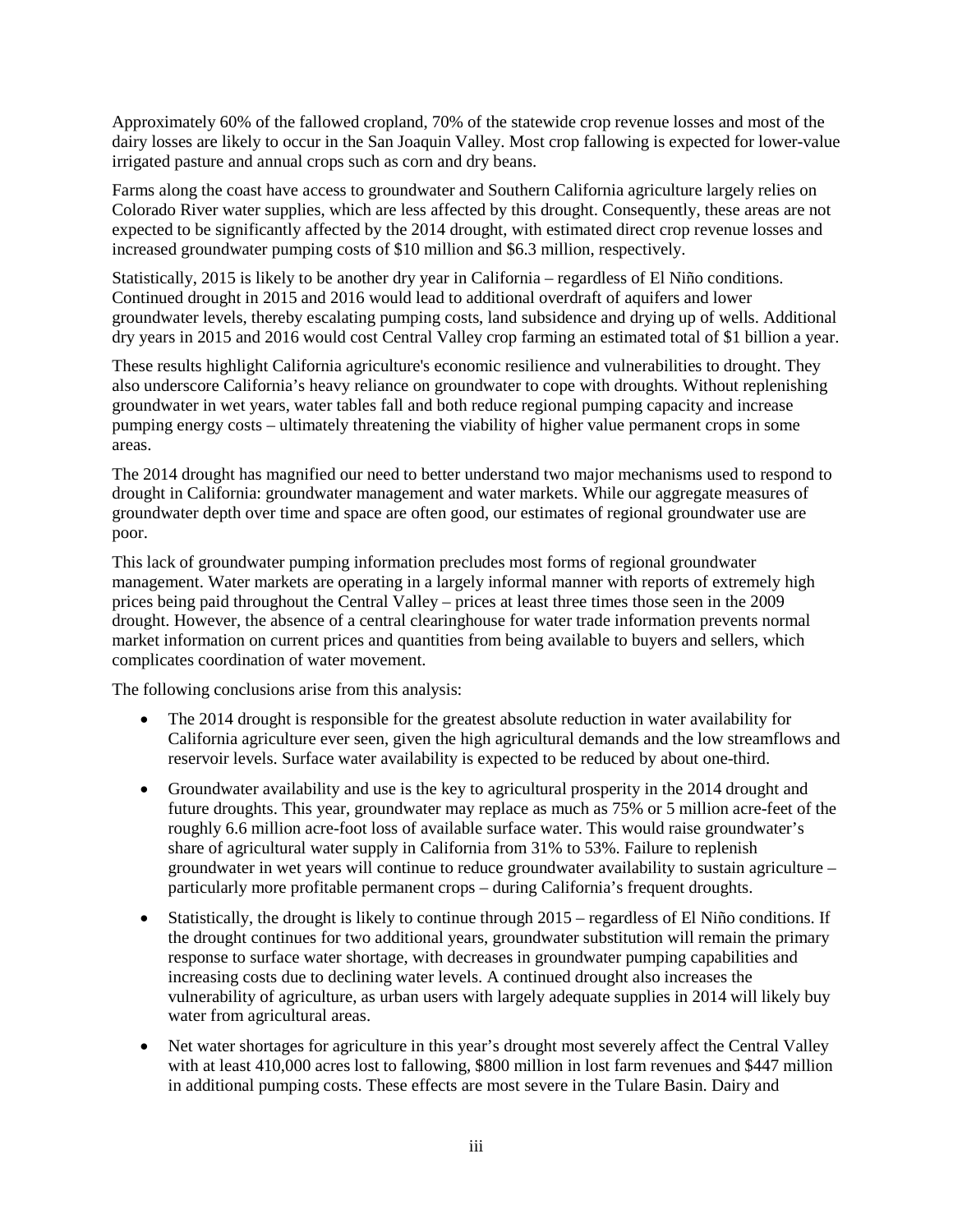livestock losses from reduced pasture availability and higher costs of hay and silage add \$200 million in agricultural revenue losses.

- Coastal and Southern California farm regions are less affected by the 2014 drought, with approximately 19,000 acres fallowed, \$10.1 million in lost revenue and \$6.3 million in additional pumping costs.
- State and regional policymakers concerned with drought should pay special attention to (1) groundwater reliability, (2) the ability of state and county governments to provide technical and organizational assistance to rural communities and (3) facilitating voluntary water trades between willing parties, including the defining of a standard environmental impact report for water transfers that can be assessed and approved prior to droughts. These policies would give local governments the ability to reduce the impacts of droughts to rural and agricultural areas and economies susceptible to water scarcity.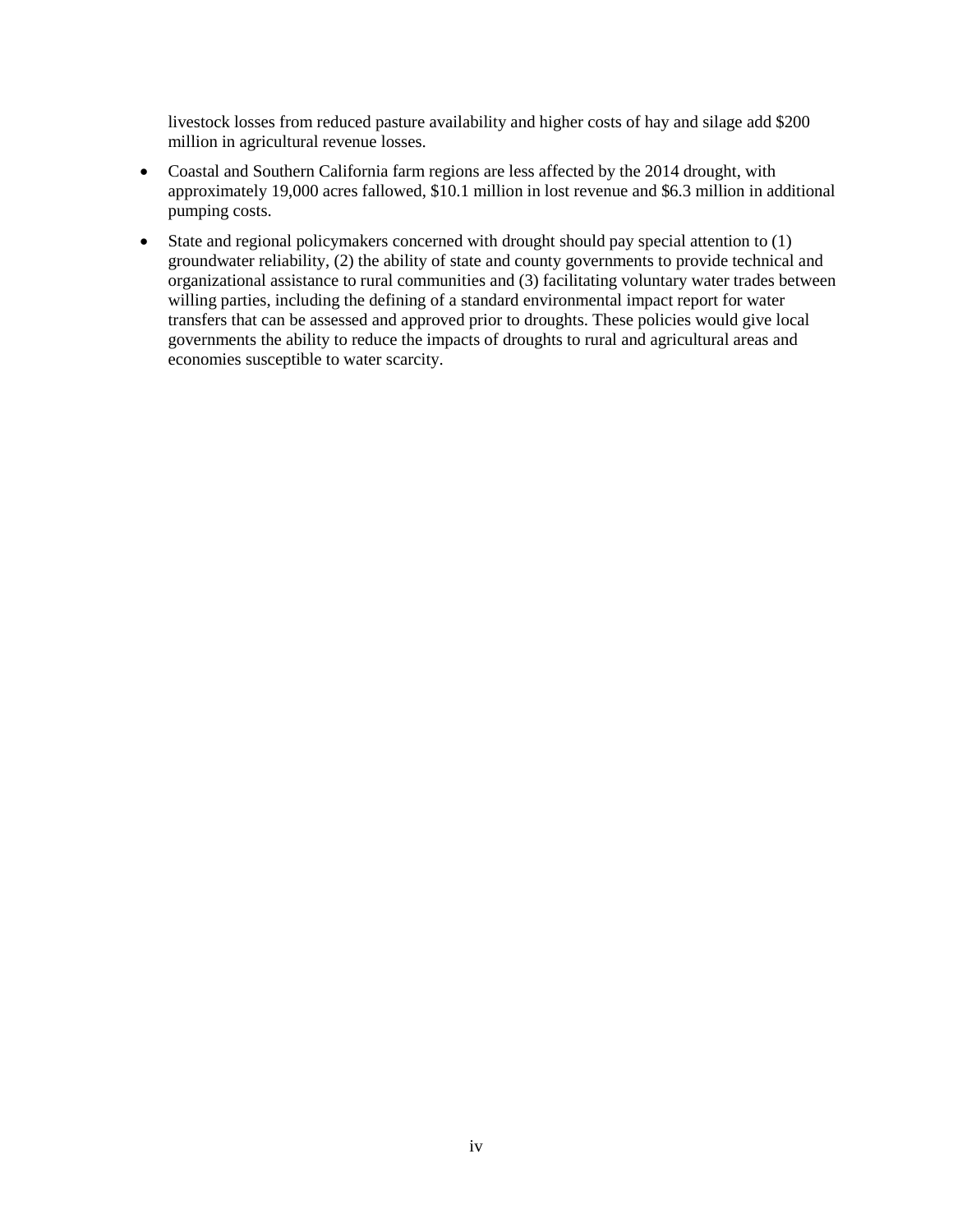## Introduction

The California Department of Food and Agriculture and the University of California, Davis, jointly funded the UC Davis Center for Watershed Sciences to estimate economic impacts of the current drought on California agriculture.

In conducting this work, the UC Davis Center for Watershed Sciences has collaborated with ERA Economics for updating and using the SWAP model of agricultural production in California, the California Department of Water Resources (DWR) to account for groundwater table depth interactions with the SWAP model, NASA for remote sensing estimates of fallowing, and the University of California's Agricultural Issues Center to estimate effects on dairies and livestock.

Drought water shortage conditions were developed in consultation with the Drought Task Force, DWR and local water providers.

This analysis builds on the preliminary estimates of Central Valley agricultural drought impacts report of May 19, 2014 (Howitt *et al.* 2014). New features include:

- Broadened coverage of the Statewide Agricultural Production Model (SWAP) to include selected major agricultural areas in California's central and south coasts and inland farms of the Imperial, Coachella and Palo Verde valleys,
- Updated SWAP agricultural production and economic impact estimates for the Central Valley using the most current data available,
- Estimated Central Valley impacts if the drought persists through 2015 and 2016, including economic effects and the impact of increasing groundwater depletion and pumping depths using DWR's C2VSIM model,
- Estimated fallowing of cropland using two remote-sensing methods and SWAP modeling,
- Estimated losses to dairies and livestock using a supply elasticity approach based on pasture availability and feed crop prices, and
- Comments on the preliminary draft from various state agencies.

Results are presented by crop group and region, with estimated impacts to crop acreage, employment, revenues and regional income. These results are from the integrated modeling framework developed for this project. The framework includes the widely used SWAP model linked with the IMPLAN model of regional economic and employment impacts, and the C2VSim groundwater-surface water simulation model.

Given the heavy reliance on groundwater to mitigate the 2014 drought, and the statistical likelihood that 2015 and 2016 will be dry years (Lund and Mount 2014), we evaluate the economic impacts of an extended drought (using less severe 2009 water delivery conditions). We summarize the drought-impact estimates for 2014 and for an extended, but less severe drought though 2015 and 2016.

The report is structured as follows:

- Water availability estimates
- Estimates of crop production and agricultural economic impacts for the Central and Salinas valleys and farm regions of Southern California
- Economic and production estimates for dairies and livestock
- Comparison of three estimates of 2014 fallowing because of the drought
- Study limitations and extensions
- Conclusions and policy recommendations
- Appendix detailing study methods, data and assumptions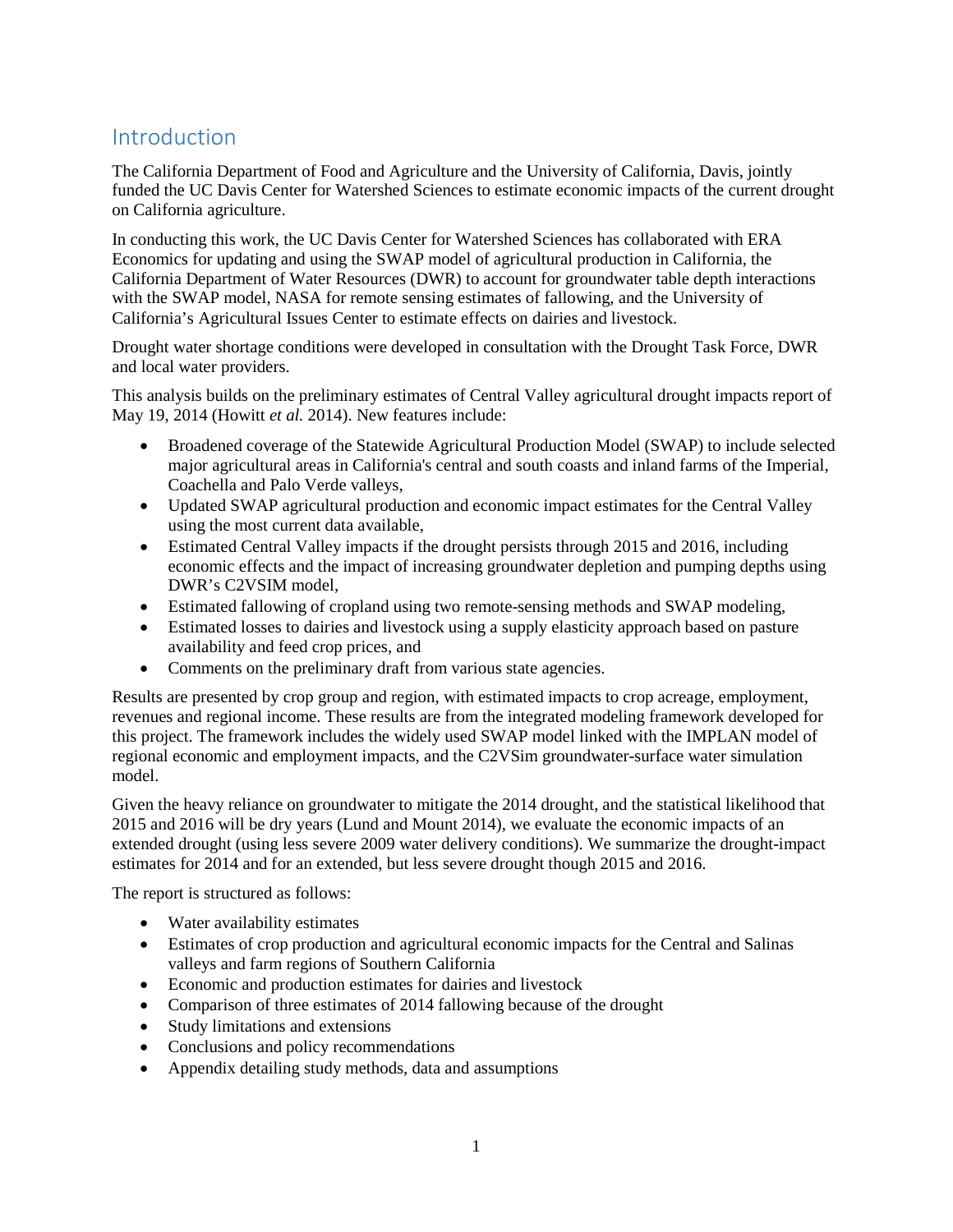# Water Supply Availability

California is enduring its third driest year in 106 years of recordkeeping as agricultural, urban and environmental demands for water are at an all-time high.

#### Drought Curtailments from Water Agencies and Waterboard Emergency Regulations

On Jan.17, 2014, Governor Brown declared a drought emergency, triggering emergency regulations to protect habitat in the Sacramento-San Joaquin Delta and allowing a range of additional state actions. Since then, the State Water Resources Control Board has curtailed diversions for various water-right holders and some environmental flow requirements. Major state, federal and local water projects have also reduced water allocations, mostly to record lows.

Even today, the effects of water-right curtailments and reduced project releases for agriculture are not entirely clear. Many of them were anticipated in this year's irrigation district allocations to farmers. Here, we use the results of a survey of allocation reductions from irrigation districts to represent all water allocation and right curtailments.

#### Water Supply Availability and Groundwater Pumping

Table 1 summarizes the estimated reductions in water availability by year and region. The 2014 drought has decreased surface water availability by 6.6 million acre-feet relative to an average water year. Less severe drought conditions in 2015 and 2016 could be expected to reduce surface water availability by approximately 6 million acre-feet a year.

|                                |        | <b>Surface Water Use Change</b> |        |  |
|--------------------------------|--------|---------------------------------|--------|--|
|                                | 2014   | 2015                            | 2016   |  |
| Sacramento Valley,             | $-1.8$ | $-2.3$                          | $-2.3$ |  |
| Delta and East of Delta        |        |                                 |        |  |
| San Joaquin Valley             | $-1.8$ | $-1.4$                          | $-1.4$ |  |
| Tulare Lake Basin              | $-3.0$ | $-2.3$                          | $-2.3$ |  |
| <b>Central Valley subtotal</b> | $-6.5$ | $-6.0$                          | $-6.0$ |  |
| <b>Central Coast</b>           | 0.0    |                                 |        |  |
| South Coast                    | 0.1    |                                 |        |  |
| South Inland                   | 0.0    |                                 |        |  |
| <b>Statewide</b>               | -6.6   |                                 |        |  |

Table 1. Change in Surface Water by Region Relative to an Average Year (in millions of acre-feet a year )

Note: 2015 and 2016 analysis was limited to the Central Valley. Any differences in totals are due to rounding error.

In normal years, agricultural water use in the areas modelled by the SWAP model is about 26 million acre-feet (maf), with 18 maf from surface water and 8 maf from groundwater. For 2014, this water use is estimated to be reduced by about 1.5 maf. A 6.6 maf drought-related reduction in surface water availability amounts to a 36% reduction in surface water availability for agriculture, or a 25% reduction compared with total normal agricultural water use.

The proportion of irrigation water from wells is expected to jump from 31% to 53% this year. (The figures account for an estimated 1.5 maf reduction in total agricultural water use.) This amounts to a 62% increase in groundwater pumping.

The ability to increase groundwater pumping as a substitute for decreased surface water supplies is critically important to California's ability to cope with drought. Increased groundwater extraction, beyond diminished recharge during droughts, decreases groundwater levels, reduces groundwater quality and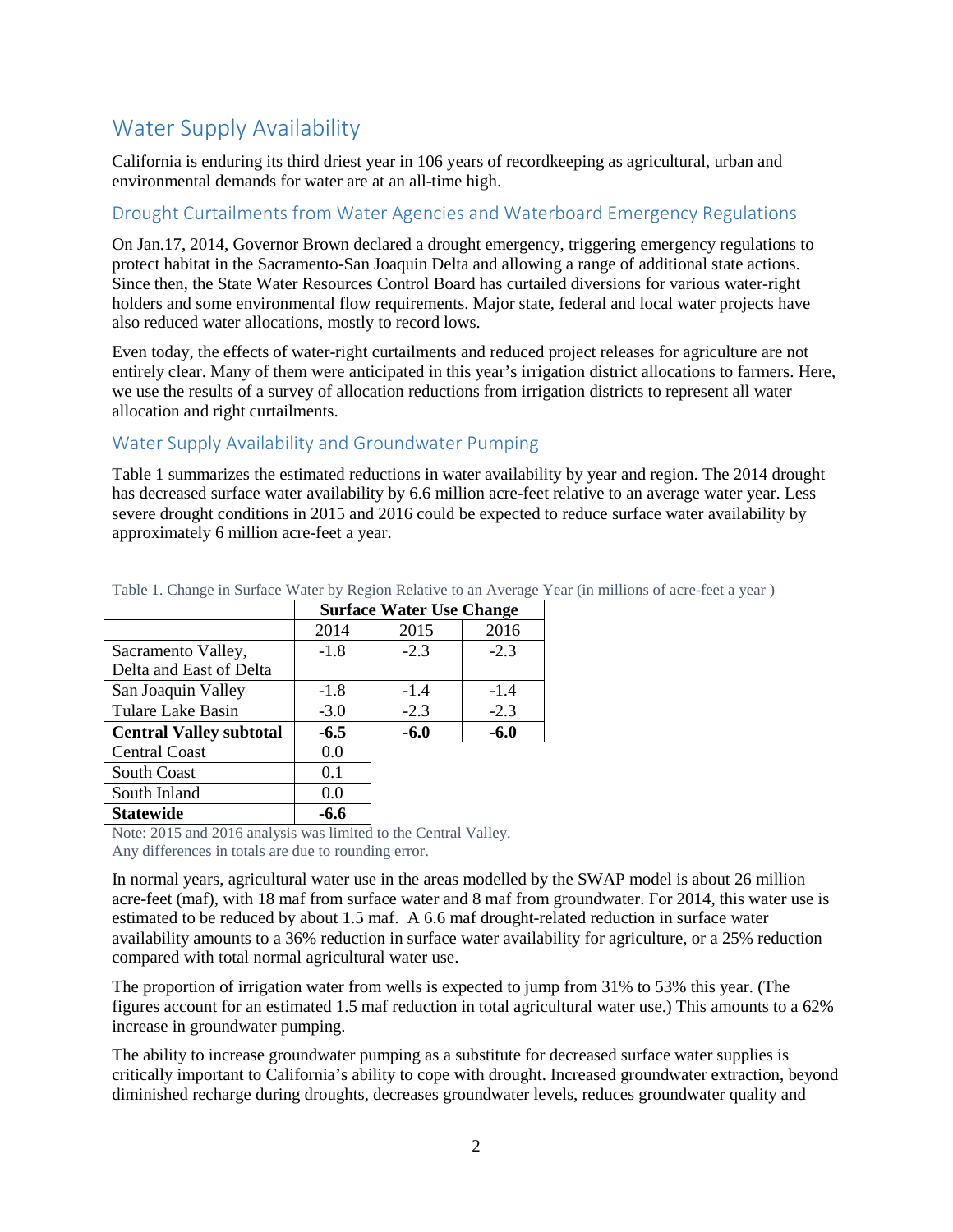increases land subsidence (sinking). As groundwater levels drop, the costs to extract groundwater increase. In some areas, water levels can drop below the installed capacity of existing wells, causing wells to go dry and reducing groundwater pumping capacity for subsequent drought years.

This study estimates the increase in pumping cost and loss of well capacity due to declining water levels. The percentage of wells likely to go dry was estimated using statistical regression analysis of the distribution of existing well depth, which was estimated from well logs for each SWAP model region.

In areas with no alternative water supply, groundwater levels begin to drop below installed well depths, which increasingly forces growers to fallow fields. In areas with deeper wells, growers still have access to groundwater but must pay more in energy costs to extract it. In some areas it may not be profitable to irrigate standard crops and growers would adjust crop rotations or fallow fields.

Table 2 summarizes the estimated groundwater replacement and additional groundwater pumping cost in each year. Growers are expected to pump an additional 5 million acre-feet to partially offset surface water reductions, at a direct cost of \$454 million. Drought in 2015 in 2016 would likely prompt additional pumping of 5 million acre-feet and 4.9 million acre-feet, respectively, at a cost of \$438 million and \$459 million.

The additional pumping in 2014 will drop water levels from a few feet to tens of feet, causing some grower to lose their wells and others paying more to pump from them. Come 2016, pumping costs increase by an additional 5%, primarily because of falling water tables. Our statistical analysis of the well depth finds a small percentage of wells going dry in each subsequent drought year.

|                                                  | <b>Additional use</b><br>(maf/yr) |               |           |       | <b>Additional cost</b><br>$(\mathbf{Smith} \cdot \mathbf{y})$ |       |
|--------------------------------------------------|-----------------------------------|---------------|-----------|-------|---------------------------------------------------------------|-------|
|                                                  | 2014                              | 2015          | 2016      | 2014  | 2015                                                          | 2016  |
| Sacramento Valley,<br>Delta and East of<br>Delta | 0.9                               | $1.6^{\circ}$ | 1.6       | 35.4  | 63.2                                                          | 65.5  |
| San Joaquin Valley                               | 1.5                               | 1.2           | 1.2       | 71.9  | 63.2                                                          | 68.7  |
| <b>Tulare Basin</b>                              | 2.6                               | 2.2           | 2.2       | 340.3 | 312.5                                                         | 324.8 |
| <b>Central Valley</b><br>subtotal                | 5.0                               | 5.0           | 5.0       | 447.6 | 438.9*                                                        | 459.1 |
| <b>Central Coast</b>                             | 0.0                               | <b>NA</b>     | <b>NA</b> | 0.3   |                                                               |       |
| <b>South Coast</b>                               | 0.1                               | <b>NA</b>     | <b>NA</b> | 0.0   |                                                               |       |
| Colorado River<br>region                         | 0.0                               | NA.           | <b>NA</b> | 6.0   |                                                               |       |
| <b>Statewide</b>                                 | 5.1                               | 5.0           | 5.0       | 453.9 |                                                               |       |

Table 2. Additional Groundwater Use and Cost by Region Relative to an Average Year

Notes: 2015 and 2016 analyses were restricted to the Central Valley, where groundwater information is more available.

\* Reduction in pumping cost for 2015 comes from a shift in pumping to areas of the Central Valley with higher groundwater tables.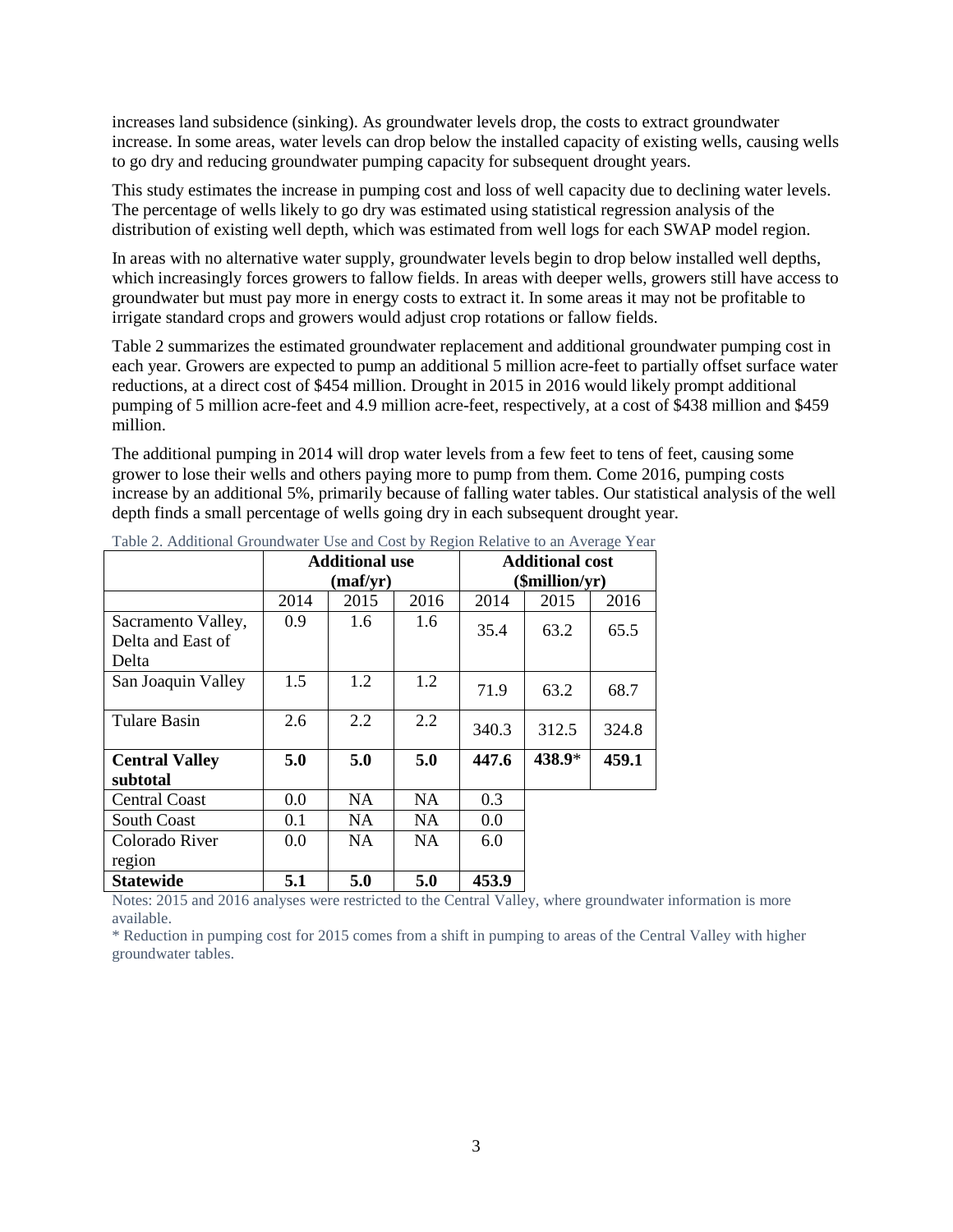# Regional Crop Production and Economic Impacts of the Drought

The economic impacts of drought have been aggregated into six areas: (1) Sacramento Valley, Delta and East of the Delta, (2) San Joaquin Valley South of the Delta, (3) Tulare Lake Basin, (4) Salinas and Santa Maria valleys on the Central Coast, (5) South Coast and (6) inland agriculture in the Imperial, Coachella and Palo Verde valleys.

Crop types were aggregated from the standard 20 crop groups in the SWAP model to four groups compatible with the IMPLAN macroeconomic model: (1) cotton, grain and oilseed, (2) vegetables and non-tree fruit, (3) tree fruit and nut and (4) feed and other crops.

Table 3 and Figure 1 summarize changes in irrigated acreage by region for 2014 - 2016. The SWAP model estimates the response of growers to drought, including the decision to fallow land.

In the Central Valley, high-value crops including vegetables, non-tree fruits and permanent crops represent less than 13% of total fallowing as growers direct scarce water to the highest value use. Most of the crop fallowing is estimated to be feed and other annual crops. This pattern is repeated across years, fallowing in the valley declines from 408,000 acres in 2014 to 243,000 acres by 2016. The coastal areas and Southern California have access to surface and groundwater and are not expected to fallow significant acreage.

|                                               |                                 | 2014 Statewide             |                        |                                      |        |
|-----------------------------------------------|---------------------------------|----------------------------|------------------------|--------------------------------------|--------|
|                                               | Cotton,<br>grain and<br>oilseed | Feed and<br>other<br>crops | Fruit and<br>nut trees | Vegetables<br>and non-<br>tree fruit | Total  |
| Sacramento Valley, Delta<br>and East of Delta | $-54$                           | $-83$                      | $-9$                   | $-4$                                 | $-151$ |
| San Joaquin Valley                            | $-76$                           | $-39$                      | $-8$                   | $-3$                                 | $-125$ |
| <b>Tulare Basin</b>                           | $-81$                           | $-24$                      | $-24$                  | $-4$                                 | $-133$ |
| Central Valley subtotal                       | $-211$                          | $-147$                     | $-41$                  | $-10$                                | $-409$ |
| <b>Central Coast</b>                          | $\boldsymbol{0}$                | $-3$                       | $\boldsymbol{0}$       | $\overline{0}$                       | $-3$   |
| <b>South Coast</b>                            | $-5$                            | $-8$                       | $\overline{0}$         | $\overline{0}$                       | $-13$  |
| Colorado River region                         | $-0.16$                         | $-3$                       | $\overline{0}$         | $-0.1$                               | $-4$   |
| <b>Total</b>                                  | $-216$                          | $-160$                     | $-41$                  | $-10$                                | $-428$ |
|                                               |                                 | 2015 Central Valley        |                        |                                      |        |
| Sacramento Valley, Delta<br>and East of Delta | $-52$                           | $-97$                      | $-7$                   | $-3$                                 | $-159$ |
| San Joaquin Valley                            | $-17$                           | $-32$                      | $-4$                   | $-0.5$                               | $-54$  |
| <b>Tulare Basin</b>                           | $-7$                            | $-5$                       | $-15$                  | $-0.5$                               | $-27$  |
| <b>Total</b>                                  | $-77$                           | $-133$                     | $-26$                  | $-4$                                 | $-240$ |
| <b>2016 Central Valley</b>                    |                                 |                            |                        |                                      |        |
| Sacramento Valley, Delta<br>and East of Delta | $-52$                           | $-97$                      | $-5$                   | $-3$                                 | $-157$ |
| San Joaquin Valley                            | $-17$                           | $-32$                      | $-4$                   | $-0.4$                               | $-54$  |
| Tulare Basin                                  | $-13$                           | $-8$                       | $-10$                  | $-1$                                 | $-32$  |
| <b>Total</b>                                  | $-82$                           | $-137$                     | $-20$                  | $-4$                                 | $-243$ |

Table 3. Changes in Irrigated Crop Areas by Region and Crop Group (in thousands of acres)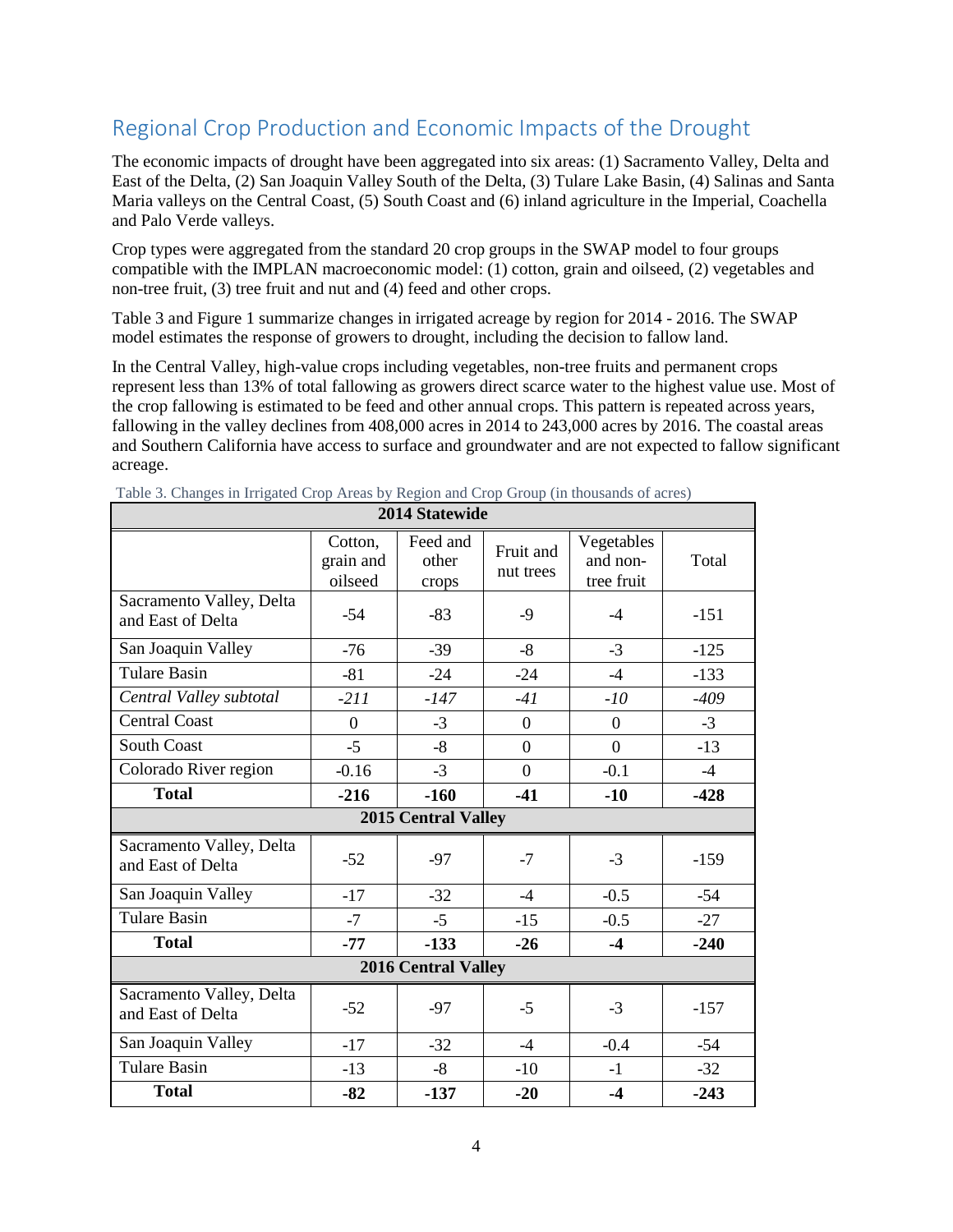

Figure 1. Crop acreage reductions in 2014 drought, Central Valley regions

## Drought Effects on Gross Crop Revenues

Table 4 and Figure 2 summarize the estimated change in gross crop revenues because of drought. For the Central Valley, the 2014 drought costs approximately \$800 million. Approximately 70% of these losses occur south of the Sacramento-San Joaquin Delta largely because of the severe cutbacks in Delta exports, which provide much of the region's water supply. A similar pattern can be seen if the drought persists through 2015 and 2016, with somewhat increased surface water deliveries. An additional \$10 million in gross crop revenue losses is expected in the coastal areas and inland Southern California.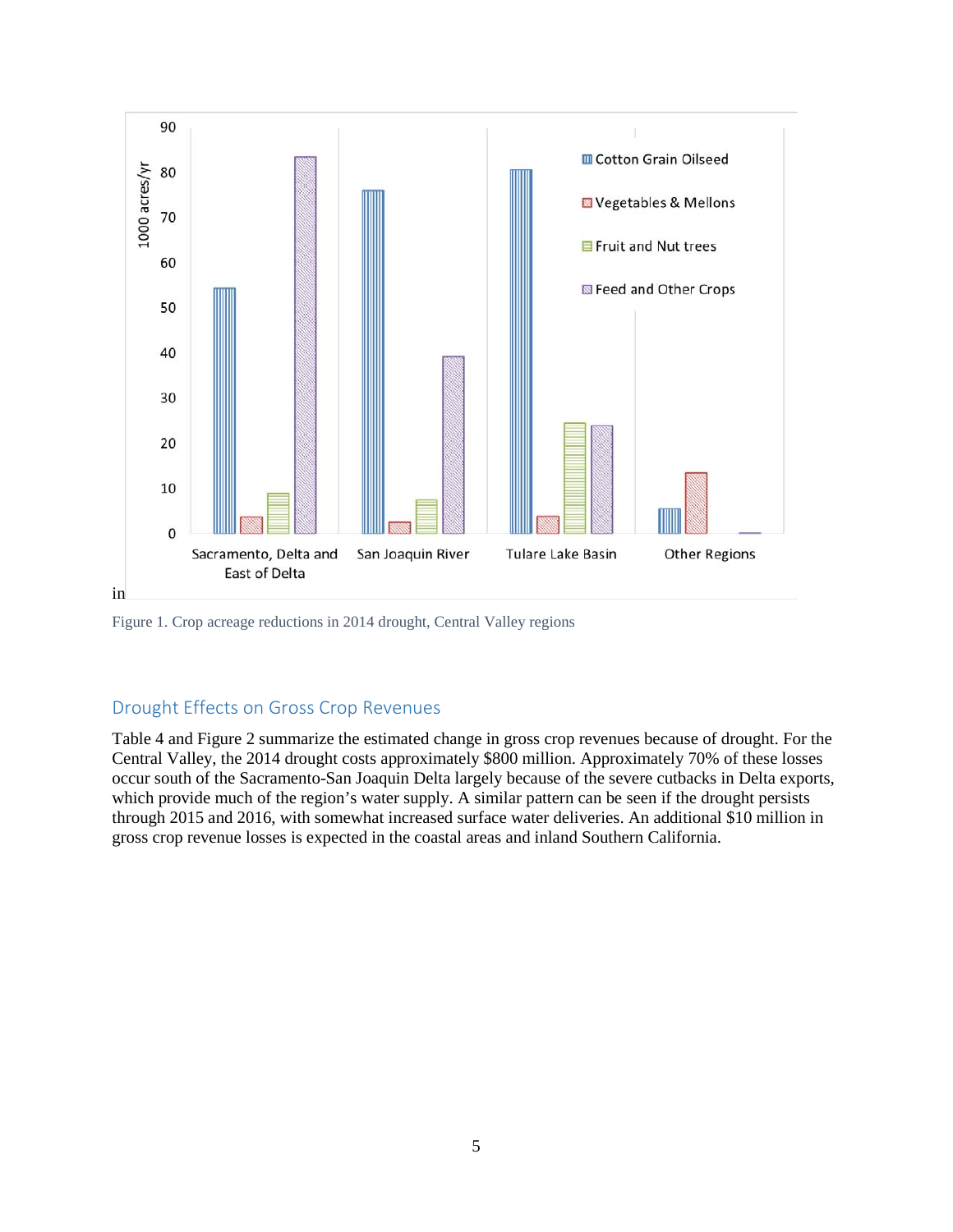| 2014 Drought            |               |              |               |                |          |
|-------------------------|---------------|--------------|---------------|----------------|----------|
|                         | Cotton, grain | Feed and     | Fruit and nut | Vegetables and | Total    |
|                         | and oilseed   | other crops  | trees         | non-tree fruit |          |
| Sacramento Valley,      | $-76.8$       | $-76.8$      | $-52.7$       | $-13.2$        | $-219.4$ |
| Delta and East of Delta |               |              |               |                |          |
| San Joaquin Valley      | $-105.7$      | $-42.6$      | $-46.3$       | $-12.7$        | $-207.3$ |
| <b>Tulare Basin</b>     | $-123.8$      | $-51.2$      | $-179.0$      | $-19.5$        | $-373.4$ |
| Central Valley subtotal | $-306.3$      | $-170.5$     | $-277.9$      | $-45.4$        | $-800.1$ |
| <b>Central Coast</b>    | 0.0           | $-0.7$       | 0.0           | 0.0            | $-0.7$   |
| <b>South Coast</b>      | $-2.7$        | $-5.9$       | 0.0           | 0.0            | $-8.5$   |
| Colorado River region   | $-0.1$        | 0.8          | 0.1           | $-1.7$         | $-0.9$   |
| <b>Statewide</b>        | $-309.2$      | $-176.3$     | $-277.8$      | $-47.1$        | $-810.3$ |
|                         |               | 2015 Drought |               |                |          |
|                         | Cotton, Grain | Feed and     | Fruit and nut | Vegetables and | Total    |
|                         | and oilseed   | other crops  | trees         | non-tree fruit |          |
| Sacramento Valley,      | $-76$         | $-80$        | $-43$         | $-10$          | $-209$   |
| Delta and East of Delta |               |              |               |                |          |
| San Joaquin Valley      | $-25$         | $-25$        | $-27$         | $-2$           | $-79$    |
| Tulare Lake Basin       | $-11$         | $-9$         | $-100$        | $-3$           | $-123$   |
| <b>Central Valley</b>   | $-112$        | $-114$       | $-170$        | $-15$          | $-411$   |
|                         |               | 2016 Drought |               |                |          |
|                         | Cotton, grain | Feed and     | Fruit and Nut | Vegetables and | Total    |
|                         | and oilseed   | other crops  | trees         | non-tree fruit |          |
| Sacramento Valley,      | $-76$         | $-80$        | $-31$         | $-10$          | $-197$   |
| Delta and East of Delta |               |              |               |                |          |
| San Joaquin Valley      | $-24$         | $-25$        | $-27$         | $-2$           | $-78$    |
| Tulare Lake Basin       | $-19$         | $-13$        | $-70$         | $-5$           | $-108$   |
| <b>Central Valley</b>   | $-120$        | $-118$       | $-128$        | $-17$          | $-383$   |

Table 4. Changes in Crop Revenues by Area and Crop Group (in millions of dollars, 2014 values)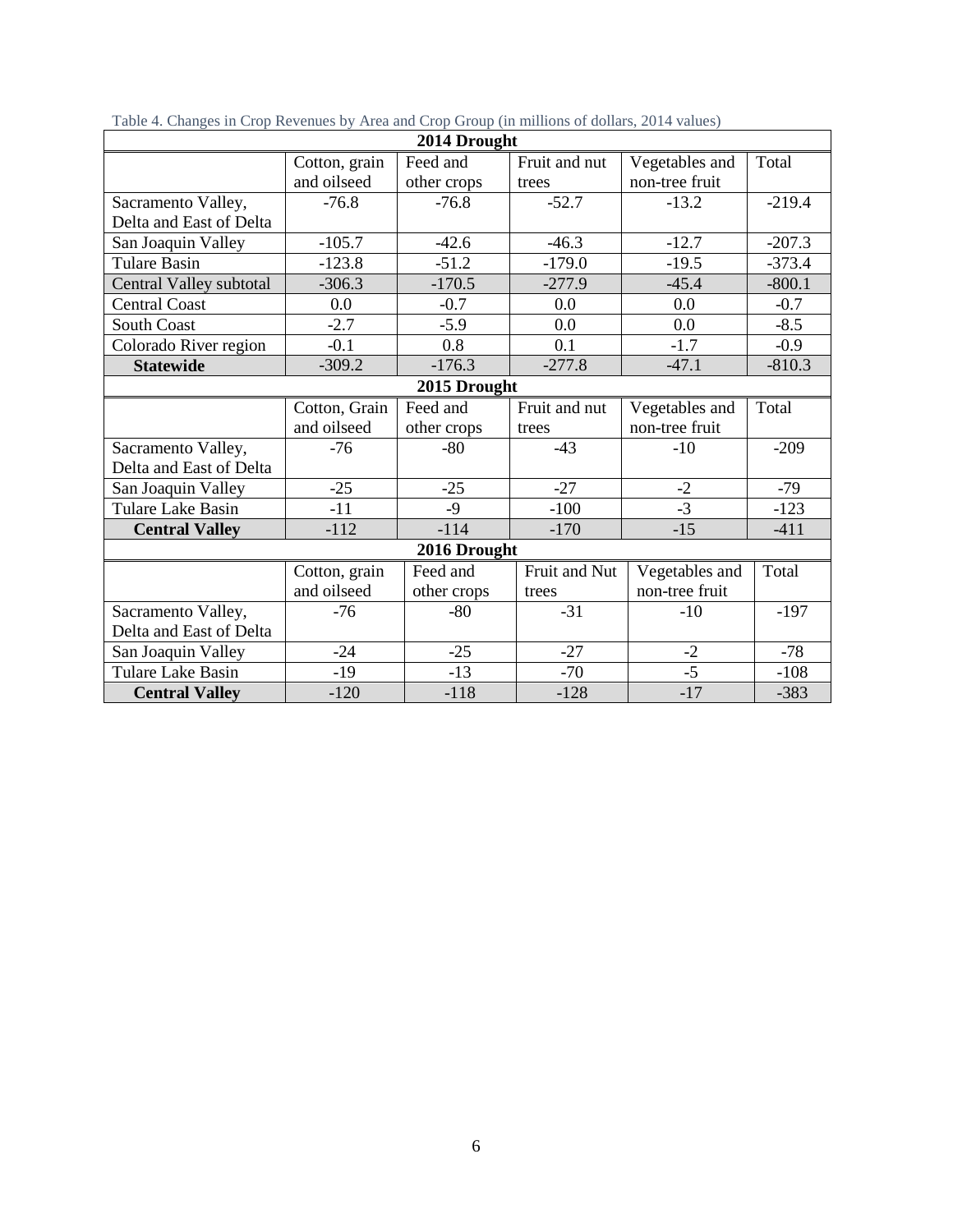

Figure 2. Crop revenue reductions for 2014 drought, Central Valley regions

## Drought Effects on Commodity Prices

The SWAP model includes crop demand functions for world market crops and those crops in which California has a large enough share of the relevant market to face downward sloping demands. Almonds and pistachios, some subtropical and citrus crops as well as vegetables and non-tree fruits are included under this last set of commodities. Model runs indicate some price increases for forage and field crops in response to the decreased production during the drought. However, these price changes do little to compensate for losses from fallowing, lower yields (from hay crops) and increased pumping costs. The exception may be the total market for alfalfa where higher California prices may offset some of the higher costs of irrigation and lower alfalfa yields.

#### Drought Effects on Dairies

Dairies and other livestock comprised 30% or \$12.4 billion of California's total agricultural commodity value in 2012. Dairy industry revenue totaled \$6.9 billion while revenue from cattle and calves totaled \$3.3 billion (CDFA 2014).

More than 65% of dairy production cost is for feed. Alfalfa hay alone is about 20% of feed costs and silage adds another 10% to the bill. Alfalfa hay prices have increased 40% since January 2014. Most feed concentrates are made of corn, soymeal and other grains from the Midwest. Corn and other grain and oilseed prices have declined in the past year. Higher local feed costs have increased the total production cost for dairy by about 12%. Dairy production can adjust monthly, but supply response to temporary disruptions tends to be small. Yu and Sumner (2014) suggest a short run supply elasticity with respect to feed prices of about -0.1 for milk production. All else equal, we would expect dairy production to be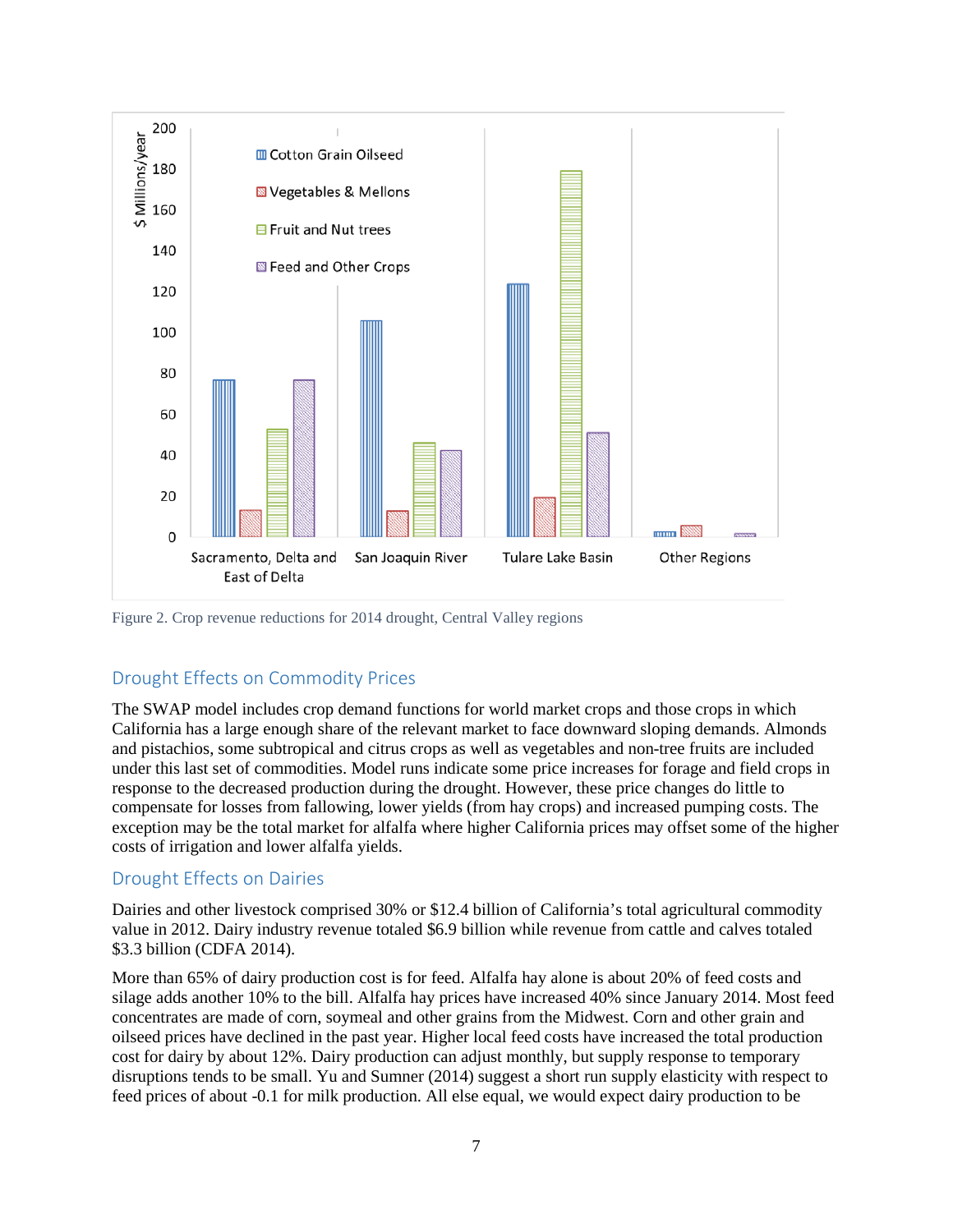reduced by 1.2%. However, the price of milk and cattle has increased substantially since 2012, and are currently at historic highs. With higher than normal milk revenue to feed cost margins in 2014, we expect somewhat less short term supply response to higher forage costs for dairies.

Our middle range estimate for the reduction in dairy output is 1.5% relative to an average year, leading to a reduction of \$104 million in statewide direct impacts.

#### Drought Effects on Livestock

The beef cattle industry in California includes cow-calf, feeder cattle and stocker and feedlot operations, with cow-calf and feedlots accounting for the largest proportion of sales in this sector with \$3.1 billion in gross sales. Cattle are often marketed several times over their life so gross sales includes those intermediate transactions. The poultry industry, including eggs, broilers and turkeys, is significant but less likely to be affected by drought because poultry eat mostly on concentrate feeds from out of state. Sheep and hogs account for a very small share of California agricultural value.

Impacts of the California drought on cattle are moderated by three factors. First, California has a small share of the national beef herd. From this, about 2 million calves are 6% of the national total, whereas cattle on feed (steers and heifers) are 4%. California faces national prices for cattle and conditions here have little impact on the national supply situation. Second, feed concentrates for cattle are largely from out of state, prices rose after the 2012 Midwest drought, but have declined and are back to 2009 prices in 2014. Dry roughage (alfalfa hay) prices are high, but hay is a small proportion of the total costs for the beef industry. Third, the economic cycle for the sector is at a stage of low cattle numbers and high prices, so producers have seen larger profits in the past two years and 2014 prices are at historic highs.

The impact of the California drought has been mainly through effects on pasture. Pasture, including irrigated pasture, is the most important source of feed for the pre-feedlot segment of the industry. The California drought, especially the lack of rain in the winter of 2013-2014 reduced pasture quality and the number of cattle per acre substantially during the crucial winter and spring period of calving and raising of feeder cattle on pasture. This lack of feed caused sales of calves and some cows out of the state. Furthermore, irrigated pasture mostly used for beef cattle will face higher pressure from other crops needing water during drought, thus cattle numbers have some additional pressure to decline. The drought also has increased alfalfa hay prices, so feeding in confined feedlots became more expensive. We expect 3% or more in revenue losses for the sector in 2014 due to lack of pasture and \$100 million reduction in statewide gross revenues.

#### Drought Effects on Groundwater Use and Cost

Increased costs of groundwater will be significant. For 2014, replacing about 5 million acre-feet of surface water with groundwater will cost \$447 million dollars in the Central Valley and about \$6.3 million elsewhere in the state. By 2016, the additional cost could increase to nearly \$460 million for the Central Valley.

Since we do not see a significant change in commodity prices, we define this cost as a loss in net revenues for the farmer. From a statewide perspective, the cost of increased electricity can be considered as a transfer from the farming sector to the power generation sector. About 89% of increased pumping costs occur south of the Delta, where only 40% of the power generation capacity occurs. Some of the additional expenditures on energy may return to the Central Valley economy. Some additional direct jobs in the power generating sector will depend on the structure of the power industry.

#### Statewide Total Economic Impacts

Gross revenue losses from the SWAP model and of the effects on dairy and livestock revenues are linked to the IMPLAN input-output model. The model takes direct changes in sector output (gross sales or revenues) and provides detailed information on direct, indirect and induced effects from the economic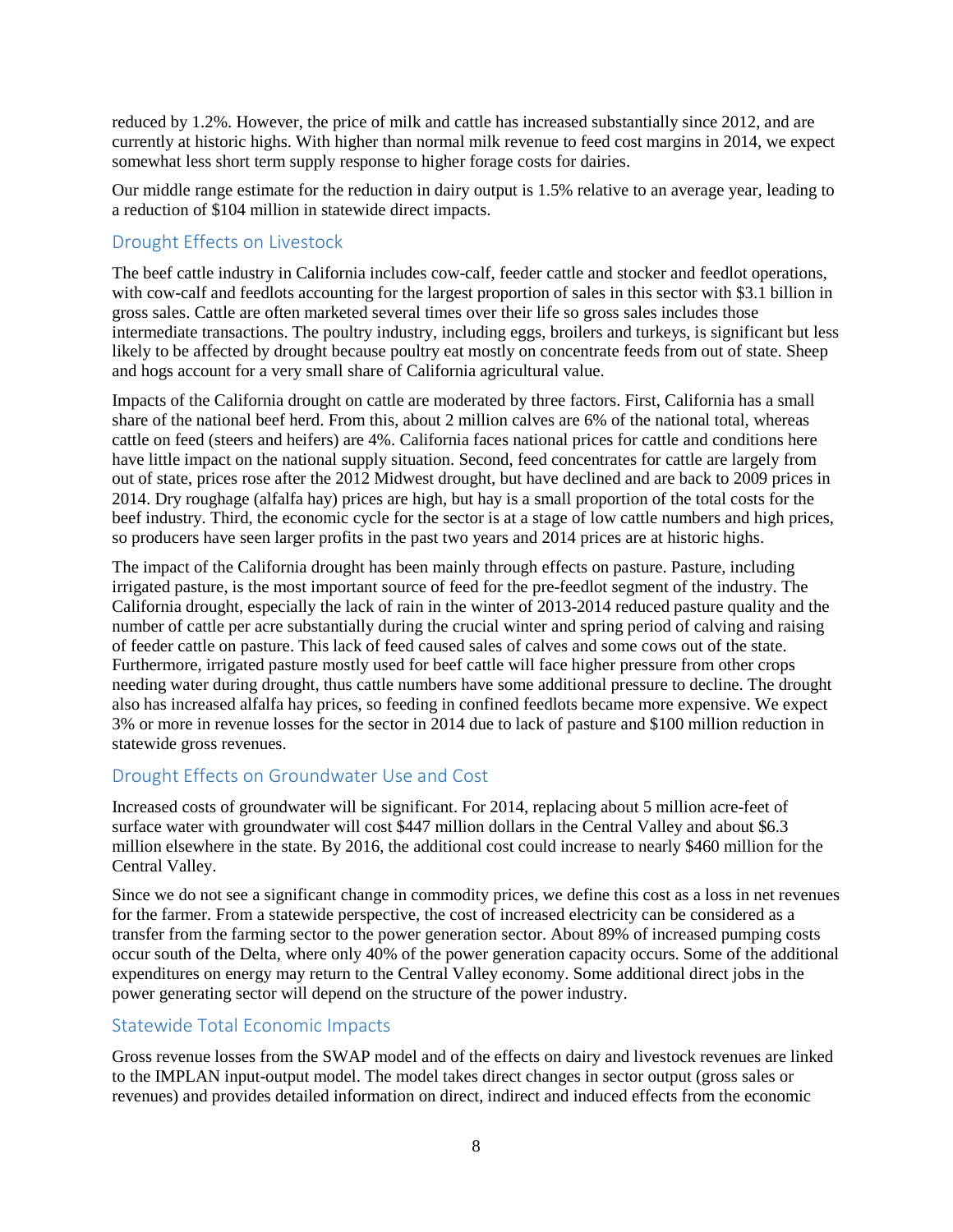event (drought) by tracing expense on other economic sectors and households as employment, labor income, value added, and sector output.

In this section, we present a summary of IMPLAN results by year and commodity type.

Employment has been adjusted to account for both part-time and full-time employment. Labor income represents both wages from employees and proprietor income. Value added is the difference between total sector output (gross revenues) and the non-labor business expenses. Changes in value added can be used as a measure of the agricultural sector's gross domestic product and is a measure of economic activity in a region (Medellin-Azuara *et al.* 2012).

Direct effects show the first round effects of an economic change. Indirect effects are the estimated losses from all other sectors associated with agricultural crop production. The induced effects trace household expenses from both households employed in crop farming and households receiving income from related sectors of the economy. The sum of the direct, indirect and induced effects is called the total or multiplier effect.

#### Economic Impacts by Year and Region

Tables 5 and 6 summarize the economic impacts from crop farming, increased groundwater pumping, and livestock and dairies for the entire Central Valley and central coast and Southern California agriculture. Table 5 summarizes the 2014 drought effects and Table 6 summarizes the 2015 and 2016 drought.

For a 1.5% loss in the dairy industry and 3% loss for the cattle industry, direct revenue losses of about \$203 million could be expected statewide. When the multiplier effects are included, the overall reduction in revenue is \$442 million and approximately 1,615 seasonal and full-time jobs statewide.

Statewide economic impacts for the 2014 drought total an \$2.2 billion in lost revenue and 17,100 jobs lost.

| Impact type                | Employment<br>Labor income      |                                                                  | Value added | Output     |  |  |
|----------------------------|---------------------------------|------------------------------------------------------------------|-------------|------------|--|--|
|                            | Central Valley crops            |                                                                  |             |            |  |  |
| Direct Effect              | $-6,722$                        | $-274.5$                                                         | $-310.5$    | $-800.1$   |  |  |
| <b>Total Effect</b>        | $-15,183$                       | $-581.2$                                                         | $-894.6$    | $-1,728.9$ |  |  |
|                            |                                 | Crops in Salinas Valley, inland and coastal Southern California) |             |            |  |  |
| Direct Effect              | $-200$                          | -5                                                               | $-5$        | $-10$      |  |  |
| <b>Total Effect</b>        | $-297$                          | $-13$                                                            | $-10$       | $-23$      |  |  |
|                            | Statewide livestock and dairies |                                                                  |             |            |  |  |
| Direct Effect              | $-582$                          | $-19.8$                                                          | $-67.4$     | $-202.5$   |  |  |
| <b>Total Effect</b>        | $-1,615$                        | $-71.7$                                                          | $-164.1$    | $-441.9$   |  |  |
| Statewide economic impacts |                                 |                                                                  |             |            |  |  |
| Direct Effect              | $-7,504$                        | $-299$                                                           | $-383$      | $-1,013$   |  |  |
| <b>Total Effect</b>        | $-17,095$                       | $-666$                                                           | $-1,069$    | $-2,194$   |  |  |

#### Table 5. Economic Impacts of the 2014 Drought (in thousands of dollars).

Table 6. Economic impacts of a 2015 and 2016 drought in the Central Valley

| <b>Impact Type</b>  | <b>Employment</b> | <b>Labor Income</b> | <b>Value Added</b> | Output     |
|---------------------|-------------------|---------------------|--------------------|------------|
|                     |                   | 2015 Drought        |                    |            |
| Direct Effect       | $-3,158$          | $-146.9$            | $-167.3$           | $-408.7$   |
| <b>Total Effect</b> | $-8,495$          | $-349.0$            | $-551.1$           | $-1,016.8$ |
|                     |                   | 2016 Drought        |                    |            |
| Direct Effect       | $-2,965$          | $-129.2$            | $-147.1$           | $-378.4$   |
| <b>Total Effect</b> | $-8,047$          | $-323.8$            | $-519.8$           | $-969.6$   |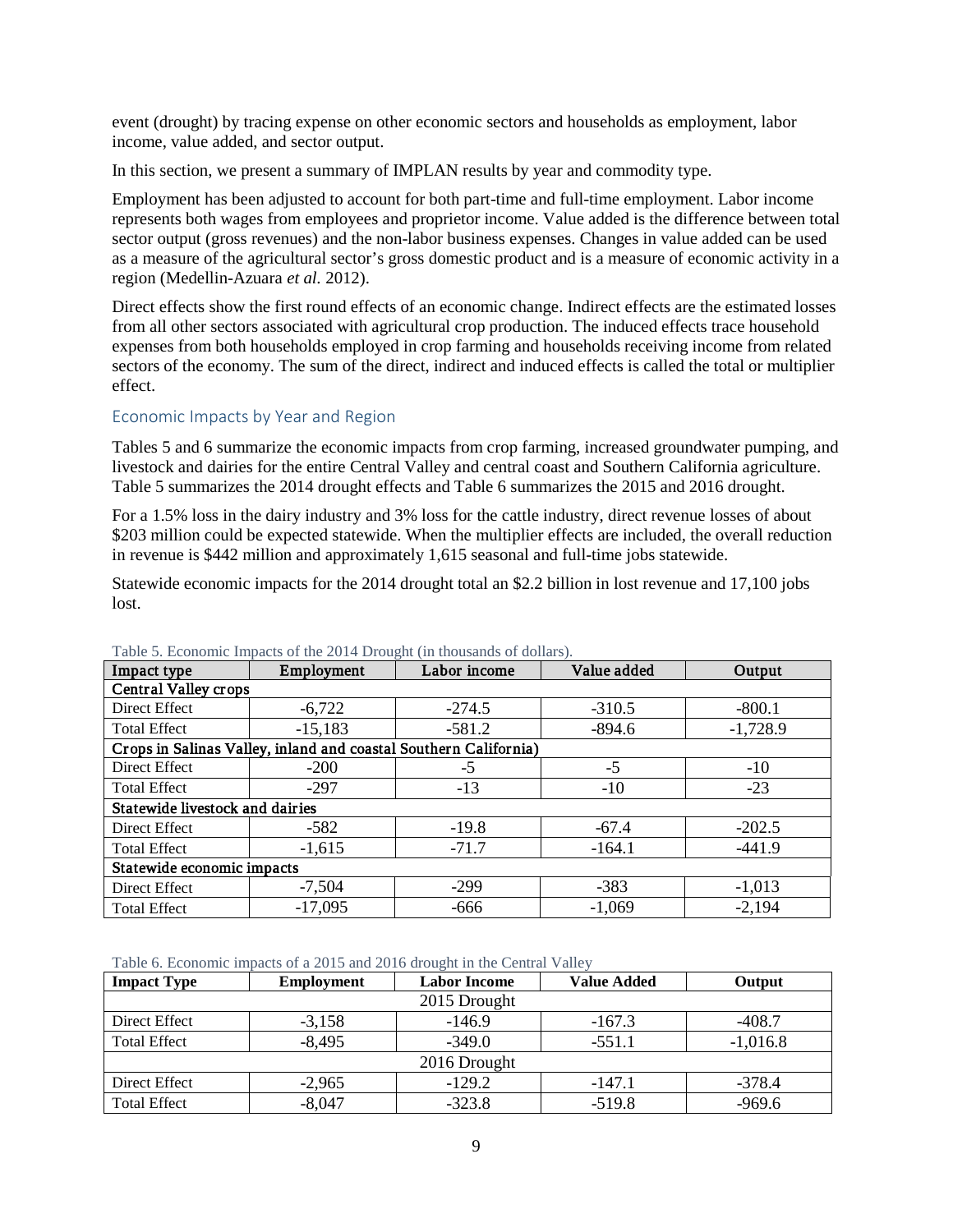## Summary of Total Economic Impacts

Table 7 summarizes the total economic impact of the drought and compares the estimated losses with the magnitude in an average water year from previous sections.

| <b>Drought</b> impact                              | <b>Loss quantity</b> | Average year     | <b>Percent loss</b> |  |
|----------------------------------------------------|----------------------|------------------|---------------------|--|
| <b>Crop production</b>                             |                      |                  |                     |  |
| Water Use                                          | $6.6 \text{ maf}$    | $26 \text{ maf}$ | 25%                 |  |
| Net shortage after increased groundwater pumping   | $1.5 \text{ maf}$    | 26 maf           | 6%                  |  |
| Fallowed irrigated land                            | 428,000 acres        |                  |                     |  |
| Crop revenue loss                                  | \$810 million        | \$35 billion     | 2.3%                |  |
| Revenue lost plus additional pumping cost (\$454)  | \$1.26 billion       | n/a              |                     |  |
| million)                                           |                      |                  |                     |  |
| Economic loss                                      | \$1.75 billion       | n/a              |                     |  |
| Direct crop production job losses (seasonal and    | 6,920                | 170,000          | 4.0%                |  |
| full time)                                         |                      |                  |                     |  |
| Direct, indirect and induced job losses            | 15,480               | n/a              |                     |  |
| Dairy and livestock production                     |                      |                  |                     |  |
| Direct revenue losses                              | \$203 million        | \$12.4 billion   | 1.6%                |  |
| Total revenue losses                               | \$442 million        | n/a              |                     |  |
| Direct crop production job losses (seasonal and    | 580                  | 29,000           | 2%                  |  |
| full time)                                         |                      |                  |                     |  |
| Direct, indirect and induced job losses            | 1,615                | $n/a$ .          |                     |  |
| State agriculture totals, 2014                     |                      |                  |                     |  |
| Revenue loss                                       | \$1.0 billion        | \$45 billion     | 2.2%                |  |
| Revenue lost plus additional costs (\$454 million) | \$1.5 billion        | n/a              |                     |  |
| State agricultural economic loss                   | \$2.2 billion        |                  |                     |  |
| Direct crop production and livestock job losses    | 7,500                | 200,000          | 3.8%                |  |
| (seasonal and full time)                           |                      |                  |                     |  |
| Direct, indirect and induced job losses (seasonal  | 17,100               | n/a              |                     |  |
| and full time)                                     |                      |                  |                     |  |

Table 7. 2014 Drought and California Agriculture Summary

## Comparison with the 2009 Drought

Our analysis of the socioeconomic impacts of the 2014 drought finds that impacts are likely to be significantly higher than those in 2009 (Howitt *et al.* 2011). The 2009 drought resulted in estimated total losses of 7,500 jobs and 270,000 acres fallowed. In contrast, the 2014 drought is estimated to cause 17,100 jobs lost and 428,000 acres fallowed. The most significant difference between the 2009 and 2014 drought is that CVP and SWP contracted water is significantly lower. In addition, Friant Division contractors are projected to receive no deliveries and many local surface water supplies on the east side of the valley are reduced because of decreased Sierra snowpack. The combined socioeconomic effects of the 2014 drought are up to 50 percent more severe than in 2009.

## Estimates of Agricultural Fallowing

We estimated fallowing attributable to the 2014 drought using the SWAP model. The model results can be cross-checked with inferences from USDA crop acreage surveys and estimates based on remotesensing data. The USDA surveys and remote-sensing methods can identify the total change in irrigated acreage. But they cannot estimate the proportion of that change attributable to the 2014 drought without more detailed statistical analysis to control for other factors that affect fallowing. As such, these surveys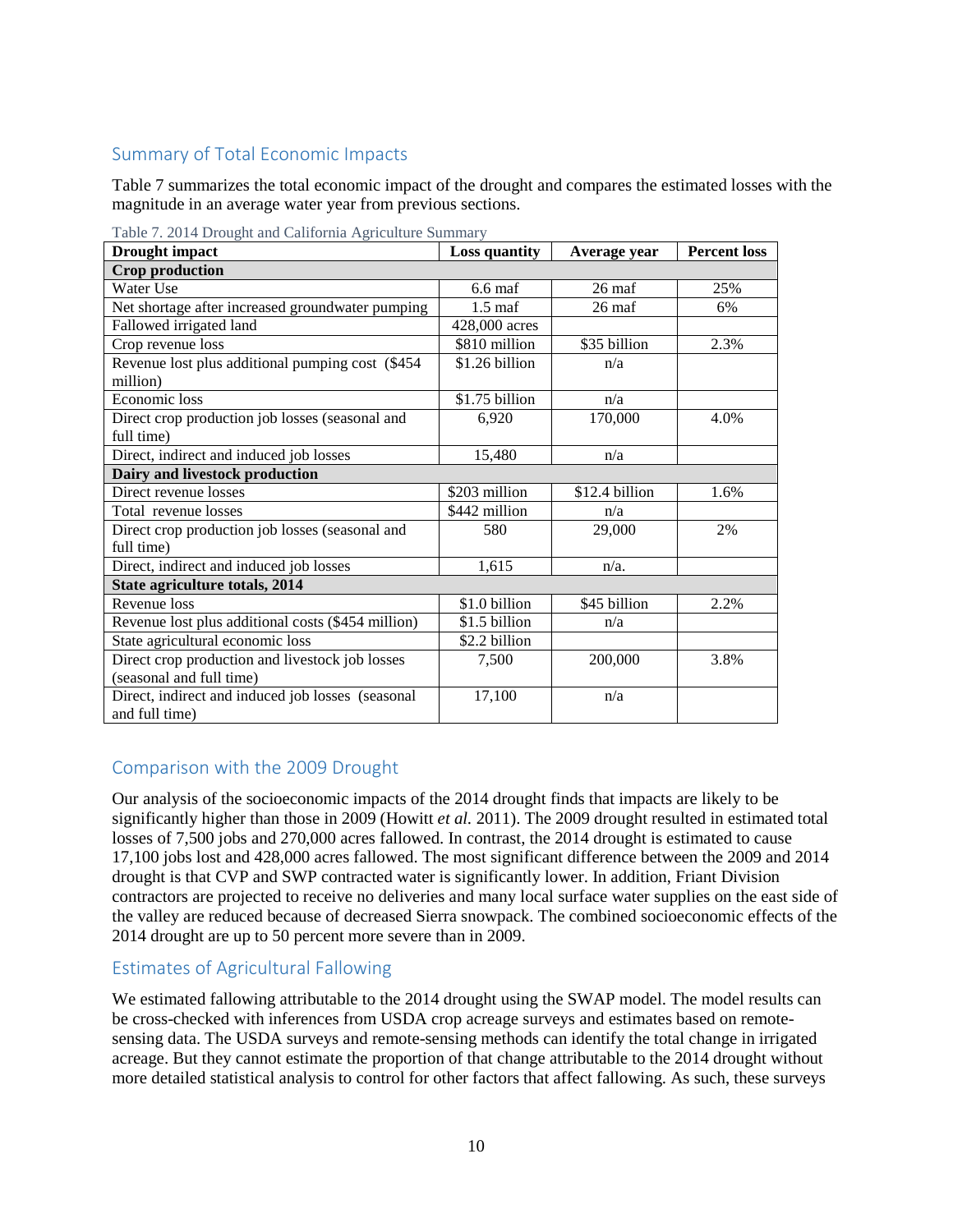and remote-sensing data should be viewed as an estimate of the total idle agricultural land, not fallowing attributable to the drought.

On June 30, USDA published its estimates of crop acres for selected crops in California. We do not use this information for our projected losses for California irrigated crops for two reasons. First, the USDA y collects only information for what they define as "principal" crops (based on national acreage), which account for only half of the state's irrigated acreage. Second, the USDA measurement of the winter wheat crop in California includes dryland wheat and partially irrigated winter wheat. These caveats aside, the USDA data are consistent with our estimates for the crops covered.

Remotely sensed estimates of idle cropland were generated by a NASA-USDA-USGS team working with DWR. They used the time series of Normalized Difference Vegetative Index (NDVI) data – collected by four NASA and USGS satellites and composited every eight days – to generate separate estimates of idle cropland for the winter and summer growing seasons.

Their preliminary 2014 idle-acreage estimates for summer (compared with 2011) are thought to be high, perhaps by as much as 50%, mainly because of delays in planting. Those delays resulted in a much higher percentage of acreage appearing to be bare or having scant vegetative cover in June. In fact, field validation surveys show those fields had just been planted or were being prepared for planting.

NASA expects that estimates for summer in early August (using satellite data through July 31) will have much lower uncertainty. In addition, new remote sensing based estimates of idle acreage available from the USDA National Agricultural Statistics Service will also be incorporated into the analysis.

A similar approach was employed by UC Davis, using both NDVI and the near infrared reflectance on surface for three Landsat 7 and 8 Row Paths in the Central Valley, excluding some portion of Shasta County, the Delta and southern Kern County in late May and early June 2012-2014. We also find high uncertainties associated with a late start in the growing season. Preliminary estimates indicate at least 295,000 acres of idle agricultural land for the San Joaquin Valley and the Tulare Basin in late May.

Table 8 shows the range of idle cropland estimates from SWAP and NASA.

| Region               | <b>SWAP</b><br>2014-2012 | <b>NASA</b><br>2014-2011 | Range     |
|----------------------|--------------------------|--------------------------|-----------|
| Sacramento Valley    | 151                      | 130-260                  | 151-260   |
| San Joaquin Valley   | 125                      | 115-230                  | 125-230   |
| Tulare Lake          | 133                      | 380-760                  | 133-760   |
| Central Valley total | 409                      | 645-1.290                | 409-1.290 |

Table 8. Estimates of Idle Irrigated Cropland for 2014 in the Central Valley (in thousands of acres)

Notes: The SWAP model estimated fallowed acreage due to 2014 drought.

NASA's estimated idle acreage is the total idle land due to all factors including drought.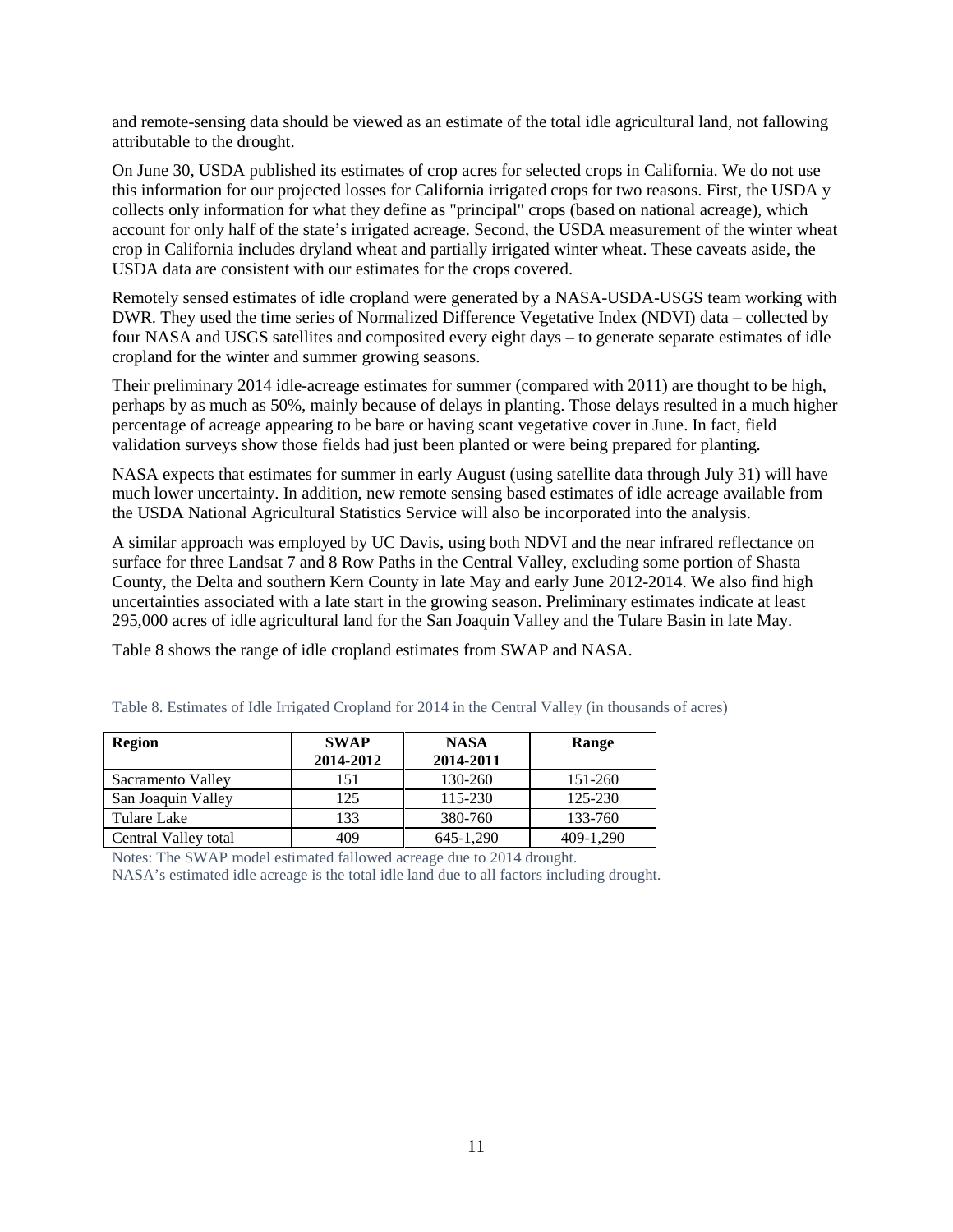

Figure 3. Difference in Idle Central Valley cropland between 2014 and 2011, relative to the total agricultural land in each region. Prepared by authors using information from the Satellite Mapping consortium project of DWR, NASA Ames Research, CSU-Monterrey Bay, USGS and the USDA.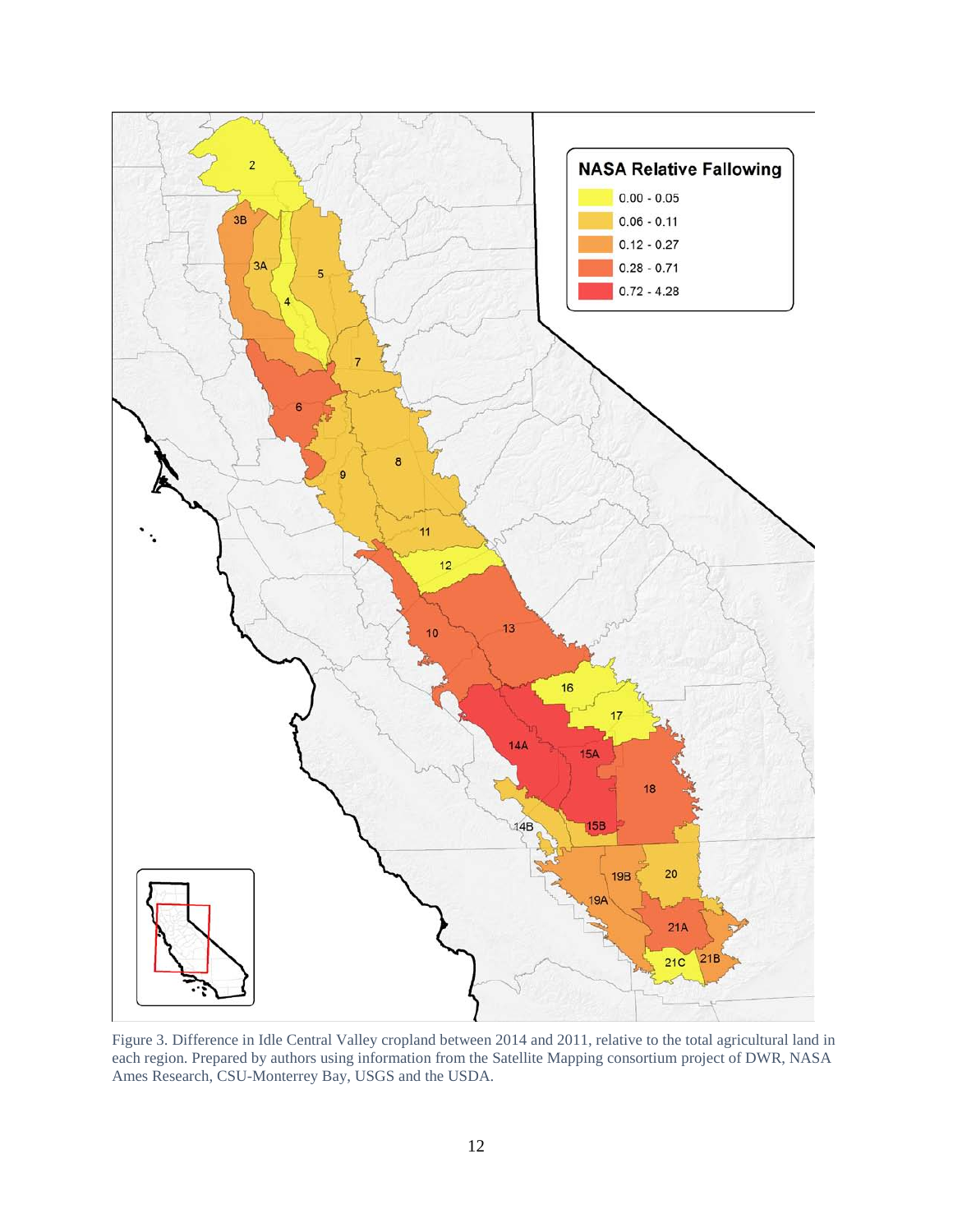# Some Public Policy Implications

The effects of such a severe drought on California's large agricultural economy would be much greater without two resources: 1) extensive groundwater availability and 2) the availability of water markets to re-distribute water to crops with the highest economic value while compensating selling farmers. The safeguarding and development of these two resources are essential for mitigating economic effects of the drought continuing, as well as future droughts. We suggest six areas of public and technical policy improvements which could enhance California's ability to deal with future droughts.

1. Groundwater management. Currently California is the only western state without state groundwater rights regulations or measurements on major groundwater use. A first step to local groundwater management, as opposed to groundwater regulation, is to measure pumping. Currently, two groundwater policy bills under consideration in California, and the key role of groundwater in drought provides incentives for more management of groundwater, to help assure groundwater support for crops in drought conditions.

2. Water Trade Environmental Impact Reports (EIRs). Water trading is another key to successful drought management. Many water trades induce adverse environmental impacts, so EIRs are needed for water trades. However, it is equally important that environmental considerations are not used as a trade blocking device by those who oppose trades for other reasons. This happened to several proposed water trades during the 2009 drought. A policy solution is to define a generic EIR for water transfers that can be assessed prior to a drought. If the pre-drought EIR is approved then the transfer can proceed, with any later damages adjudicated through a legal system after the fact. This policy change would lower the costs of water transfers, and provide greater predictability and flexibility during drought.

3. A Water Trade Clearing House (or ISO). The surface water distribution system in California is an interdependent network of individually run canals, reservoirs, and rivers. Coordinated operating agreements and contracts exist among some agencies, but moving water efficiently under drought conditions could be improved. California's water system has parallels to the electricity grid system before its reorganization. Today, California's electric power is routed and dispatched with a market and prices managed by an Independent System Operator (ISO). A similar water ISO might operate to improve adaptability and responsiveness (Hanak et al 2011). It would take significant federal and state level political impetus to implement a similar system for water, but it remains a promising policy innovation.

4. Linking Groundwater and Economic models. Groundwater's importance has been emphasized, but the motivation for groundwater use is economic, while the costs are determined by hydrogeology. Modeling outcomes for different groundwater (and larger water system) management actions requires close coupling of groundwater and larger water supply system models with economic models of water use. Alternative approaches for such modeling need to be tested and evaluated.

5. Remote Sensing of Water Use. This study demonstrated the promise and limitations of remote sensing estimates of land fallowing. Remotely sensed land and water use data should be able to provide a real time cross-check of the water supply-based estimates of land fallowing and economic outcomes. In the 2009 drought it was only long after the drought that definitive estimates of fallowed land were available. Remotely sensed estimates potentially offer an information system that can be used for management during the drought period. An impartial inter-agency consortium should be established to develop and evaluate alternative remotely sensed water use measures.

6. Water Data Management. The spatial and temporal resolution of remotely sensed water information promises to generate a tsunami of data. Alternative systems of structuring, managing, and accessing this data should be researched and tested before the wave arrives. Several emerging protocols exist for water data management, for example Hydro-platform that can form the basis of data management tests.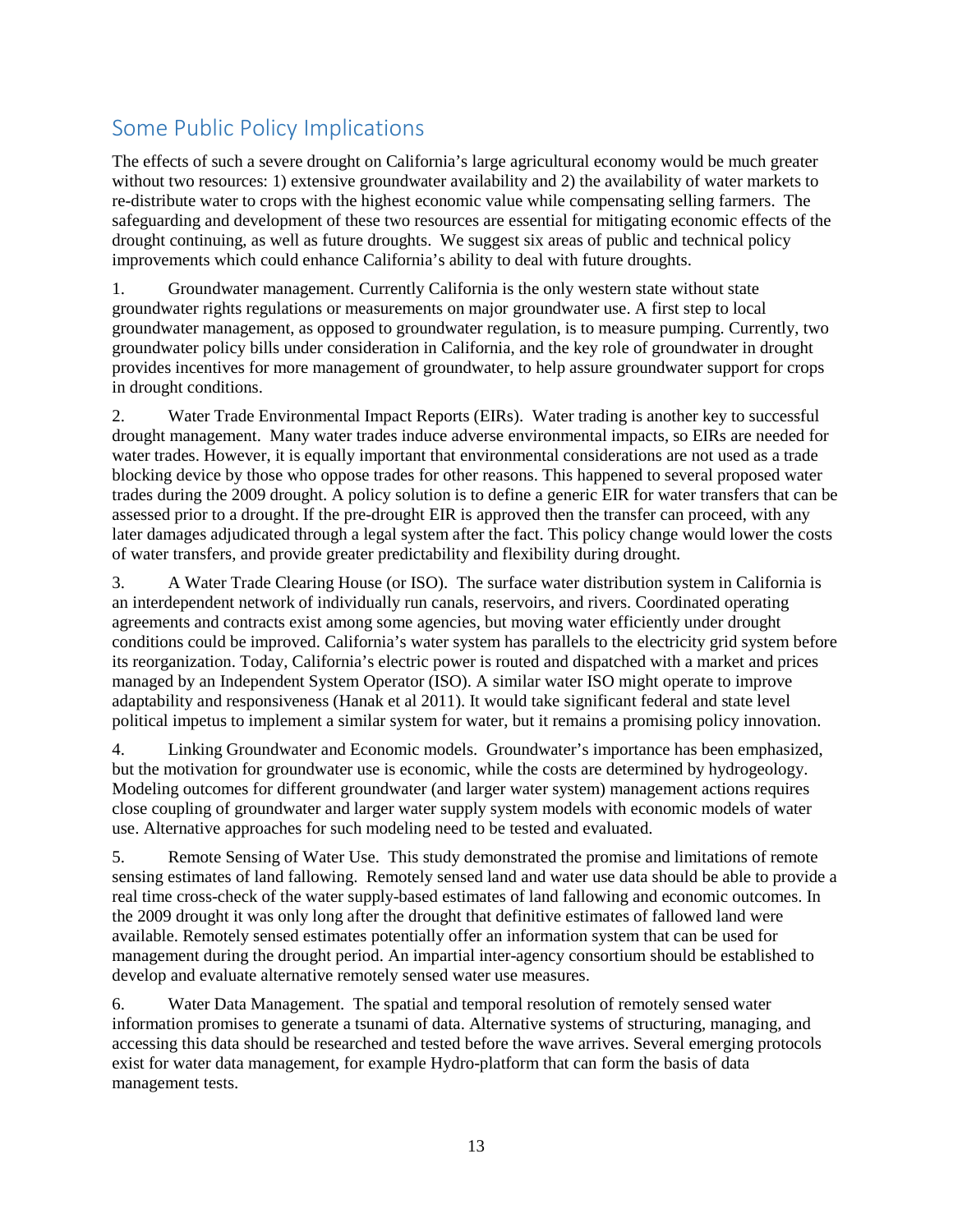# Limitations and Extensions

Results from the SWAP model are fundamentally driven by the estimates of water availability detailed above. Of necessity, these estimates were made from surveys of irrigation districts, announced CVP and SWP contract deliveries, and groundwater pumping estimates from the California Department of Water Resources. All of these sources of information have associated errors which should diminish as the drought develops and more information becomes available.

Crop prices used were based on 2013 price levels which have been influenced by other non-drought related effects. Therefore, to identify the effect of drought on crop prices we have held other factors constant and thus show relatively small drought-related price changes.

The aggregate regional impacts mask significant variability in regional impacts. Several east-side communities are facing a severe risk of losing access to minimum water supplies with consequent effects on local economies. Some communities will be affected by the loss of agricultural production and other communities will be affected by the loss of farm jobs.

We have made every attempt to be clear about the data, methods and assumptions underlying this analysis, but are mindful that we are dealing with a complex economic system that is driven by an evolving water shortage and market forces.

Over the course of this project we have identified several broad and important areas for future research:

- The need for better integration of economic models such as SWAP with groundwater models such as C2VSim. We believe that an integrated hydrologic and economic modeling framework would be a valuable tool for a long-term agricultural economy that relies on groundwater.
- We are aware that the two main avenues for drought response, namely groundwater and water markets, require timely data and information. We see measurement of water use and transparency in transactions as essential prerequisites to an efficient market allocation of water resources.
- We see a strong potential in remotely sensed estimates of land and water use as a cost-effective and timely source of information.
- The water use and remote sensing data available so far, as of the end of June, remains early in this agricultural irrigation season. When data becomes available on cropping and field idling after and later in this irrigation season, there will be a better basis for both estimating the agricultural impacts of the drought and improving our methods for remote sensing and modeling impact estimation, management and policy analysis.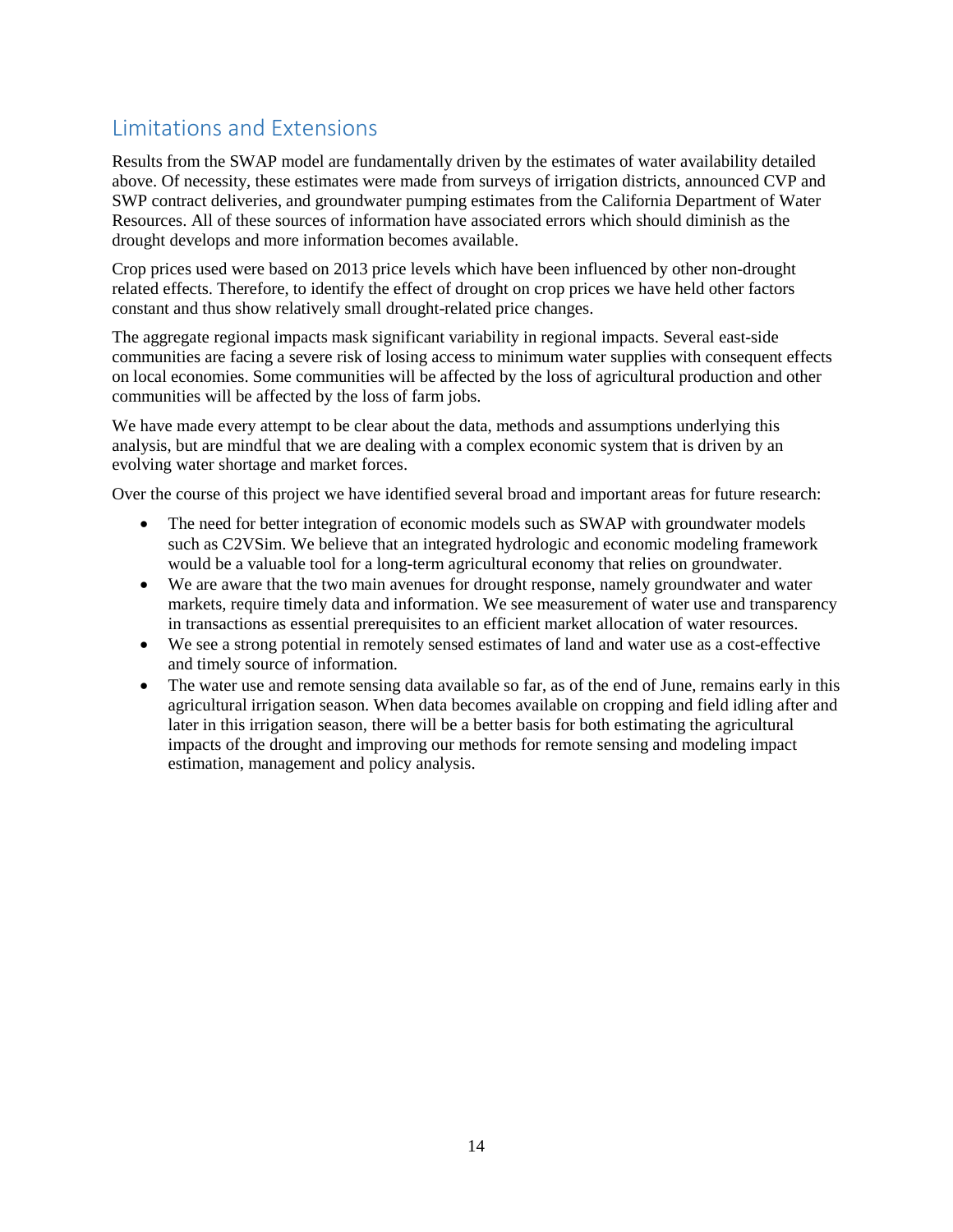# Conclusions and Policy Recommendations

The following conclusions arise from this analysis.

.

- The 2014 drought is responsible for the greatest absolute reduction to water availability for agriculture ever seen, given the high agricultural demands and low streamflows and reservoir levels. Surface water availability is expected to be reduced by about one-third.
- Groundwater availability and use is the key to agricultural prosperity in the 2014 drought and future droughts. This year, groundwater may replace as much as 75 percent or 5 million acre-feet of the roughly 6.6 million acre-foot loss of available surface water. This would raise groundwater's share of agricultural water supply in California from 31% to 53%. Failure to replenish groundwater in wet years will continue to reduce groundwater availability to sustain agriculture – particularly more profitable permanent crops – during California's frequent droughts.
- Statistically, the drought is likely to continue through 2015 regardless of El Niño conditions. If the drought continues for two additional years, groundwater substitution will remain the primary response to surface water shortage, with decreases in groundwater pumping capabilities and increasing costs due to declining water levels. A continued drought also increases the vulnerability of agriculture, as urban users with largely adequate supplies in 2014 would likely buy water from agricultural areas.
- Net water shortages for agriculture in this year's drought most severely affect the Central Valley with at least 410,000 acres lost to fallowing, \$800 million in lost farm revenues and \$447 million in additional pumping costs. These effects are most severe in the Tulare Basin. Dairy and livestock losses from reduced pasture availability and higher costs of hay and silage add about 200 million the agricultural revenue losses.
- Coastal and Southern California regions are less affected by the 2014 drought, with approximately 19,150 acres fallowed, \$10.1 million dollars in lost revenues and \$6.3 million in additional pumping costs.
- State and regional policymakers concerned with drought should pay special attention to (1) groundwater reliability, (2) the ability of state and county governments to provide technical and organization assistance to rural communities, and (3) facilitating voluntary water trades between willing parties, including defining a standard environmental impact report for water transfers that can be assessed and approved prior to droughts. These policies would give local governments the ability to reduce the impacts of droughts to rural and agricultural areas and economies susceptible to water scarcity.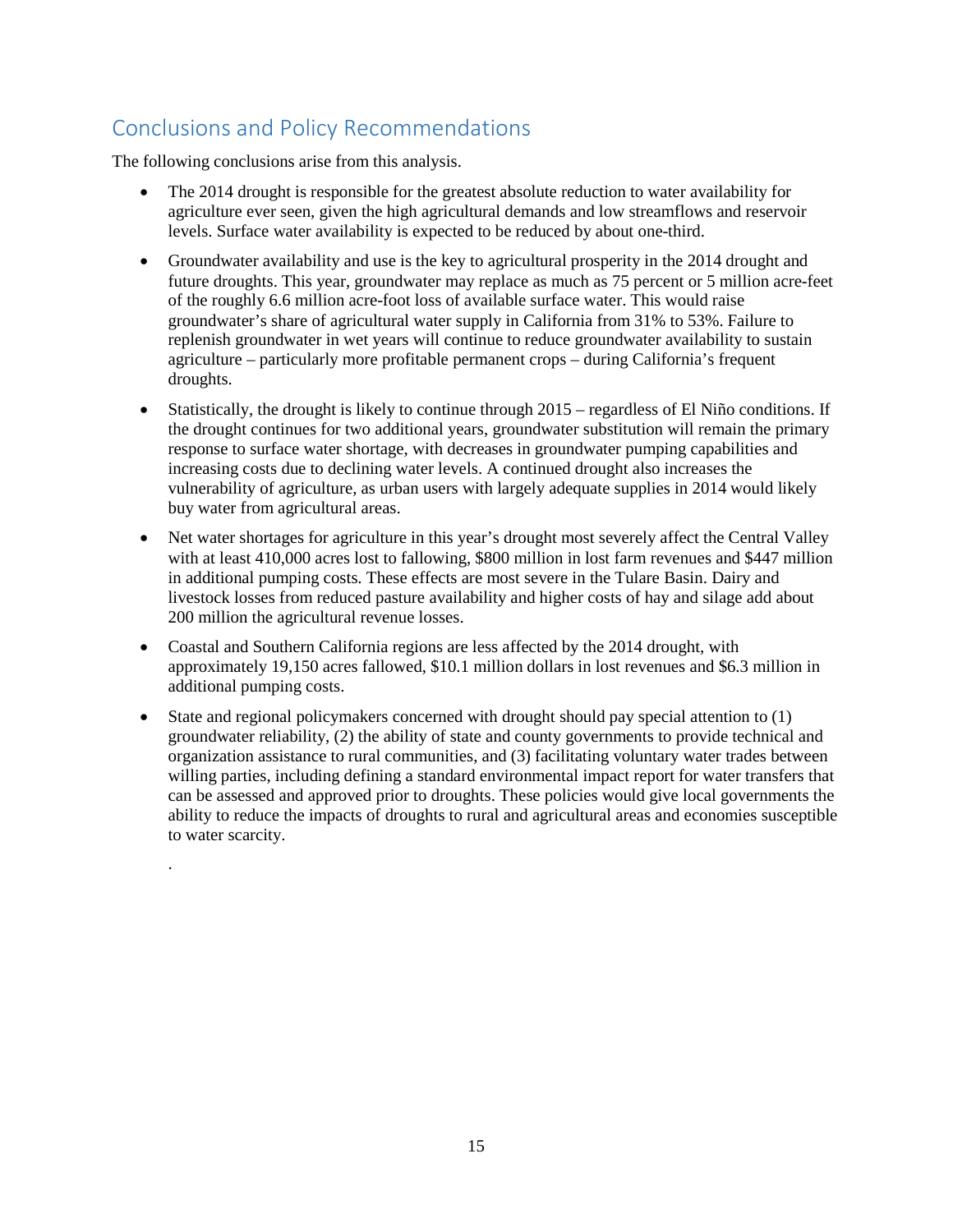## References

- California department of Food and Agriculture (CDFA) (2014) California Agriculture Statistics Review. Office of Public Affairs (ed), p. 130, California department of Food and Agriculture (CDFA),, Sacramento, California.[<http://www.cdfa.ca.gov/statistics/PDFs/ResourceDirectory\\_2013-2014.pdf>](http://www.cdfa.ca.gov/statistics/PDFs/ResourceDirectory_2013-2014.pdf) Last Access July 10, 2014
- Howitt, R., Medellin-Azuara, J., Lund, J.R. and MacEwan, D. (2014) Preliminary 2014 Drought Economic Impact Estimates in Central Valley Agriculture. Center for Watershed Sciences, University of California Davis. Davis, California.  $\lt$ https://watershed.ucdavis.edu/files/biblio/Preliminary 2014 drought economic impacts-[05192014.pdf](https://watershed.ucdavis.edu/files/biblio/Preliminary_2014_drought_economic_impacts-05192014.pdf) > Last Access July 10, 2014
- Howitt, R.E., Medellin-Azuara, J., MacEwan, D. and Lund, J.R. (2012) Calibrating disaggregate economic models of agricultural production and water management. Environmental Modelling & Software 38, 244-258. < [http://dx.doi.org/10.1016/j.envsoft.2012.06.013>](http://dx.doi.org/10.1016/j.envsoft.2012.06.013) Last Access July 10, 2014
- Brush, C.F., Dogrul, E.C. and Kadir, T.N. (2013) Development and Calibration the California Central Valley Groundwater Surface Water Simulation Model (C2VSIM), California Department of Water Resources, Sacramento, California. p. 192, [<http://baydeltaoffice.water.ca.gov/modeling/hydrology/C2VSim/index\\_C2VSIM.cfm](http://baydeltaoffice.water.ca.gov/modeling/hydrology/C2VSim/index_C2VSIM.cfm) > Last Access July 10, 201
- Hanak, E., J. Lund, A. Dinar, B. Gray, R. Howitt, J. Mount, P. Moyle, and B. Thompson, (2011) Managing California's Water: From Conflict to Reconciliation, Public Policy Institute of California, San Francisco, CA, 500 pp. [<http://www.ppic.org/content/pubs/report/R\\_211EHR.pdf>](http://www.ppic.org/content/pubs/report/R_211EHR.pdf) Last Access July 10, 2014
- Howitt, R.E., MacEwan, D. and Medellin-Azuara, J. (2011) Droughts, Jobs and Controversy: Revisiting 2009. Agricultural and Resources Economics Update 15(6), 1-4. [<http://giannini.ucop.edu/media/are](http://giannini.ucop.edu/media/are-update/files/articles/V14N6_1.pdf)[update/files/articles/V14N6\\_1.pdf](http://giannini.ucop.edu/media/are-update/files/articles/V14N6_1.pdf) >Last Access July 10, 2014
- Lund, J. and J. Mount (2014), "Will California's drought extend into 2015?", CaliforniaWaterBlog.com, June 15, 2014. < [http://californiawaterblog.com/2014/06/15/will-californias-drought-extend-into-2015/>](http://californiawaterblog.com/2014/06/15/will-californias-drought-extend-into-2015/) Last Access July 10, 2014
- Lund, J., J. Medellín-Azuara, and T. Harter (2014), "Why California's agriculture needs groundwater management," CaliforniaWaterBlog.com, May 26, 2014. < [http://californiawaterblog.com/2014/05/26/why-californias-agriculture-needs-groundwater](http://californiawaterblog.com/2014/05/26/why-californias-agriculture-needs-groundwater-management/)[management/](http://californiawaterblog.com/2014/05/26/why-californias-agriculture-needs-groundwater-management/) > Last Access July 10, 2014
- Martin, P. and Taylor, E. (2013) Ripe with Change: Evolving Farm Labor Markets int he United States, Mexico and Central America, Migration Policy Institute, Washington, D.C. .[<http://www.migrationpolicy.org/research/ripe-change-evolving-farm-labor-markets-united-states](http://www.migrationpolicy.org/research/ripe-change-evolving-farm-labor-markets-united-states-mexico-and-central-america)[mexico-and-central-america](http://www.migrationpolicy.org/research/ripe-change-evolving-farm-labor-markets-united-states-mexico-and-central-america) > Last Access July 2014.
- Medellin-Azuara, J., Hanak, E., Howitt, R. and Lund, J.R. (2012) Transitions for the Delta Economy, p. 62, Public Policy Institute of California, San Francisco, California. < <http://www.ppic.org/main/publication.asp?i=913> > Last Access July 10, 2014
- Yu, J. and Sumner, D.A. (2014) California Milk Supply Response to Milk and Feed Prices. Draft Report to the California Department of Food and Agriculture. Appendix IX in Impacts of Alternative Changes to California Milk Marketing Order Minimum Prices and Pooling on Milk and Component Prices and Quantities. Available from Agricultural Issues Center (AIC) University of California, Davis. [<http://aic.ucdavis.edu>](http://aic.ucdavis.edu/) Last Access July 10, 2014.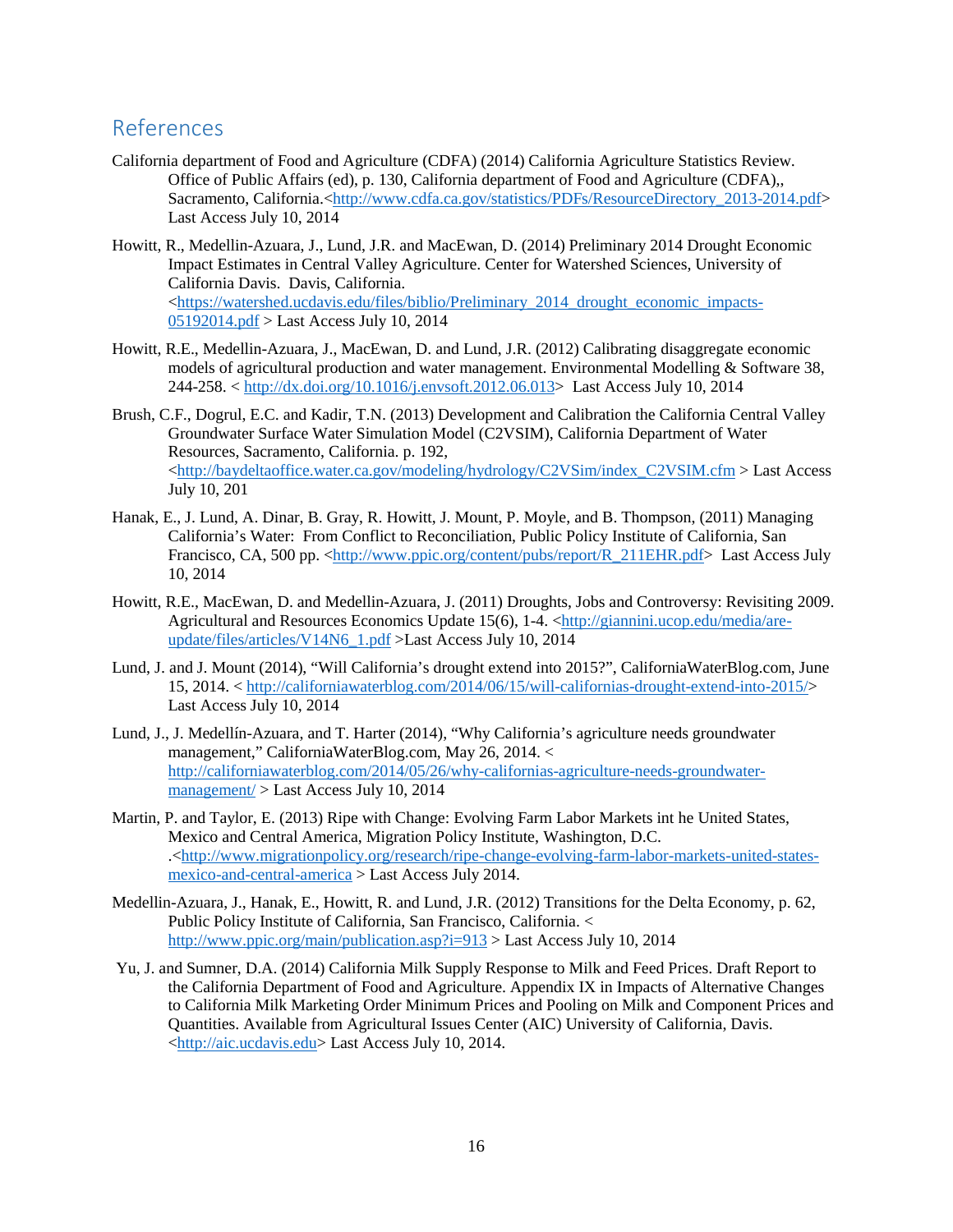# Appendix on Methods

This section summarizes the methods used to estimate the economic impacts of the 2014 drought and extended drought in 2015 and 2016. We provide a summary of the drought water shortage conditions and a brief description of the SWAP model. We discuss how we linked the SWAP model to other hydrologic models and the IMPLAN model.

#### Agricultural Areas Covered

This study examined agriculture in California's Central Valley, Salinas Valley, Santa Maria, Ventura, Metropolitan, San Diego, Imperial, Palo Verde and Coachella areas. These areas together cover over 90% of all irrigated crop area in California (9.4 million acres statewide in 2010). Figure A-1 illustrates the locations of these major agricultural areas, represented in the SWAP model. A more detailed definition of all SWAP regions is provided in Table A-1.



Figure A-1. Coverage SWAP Model for the drought study.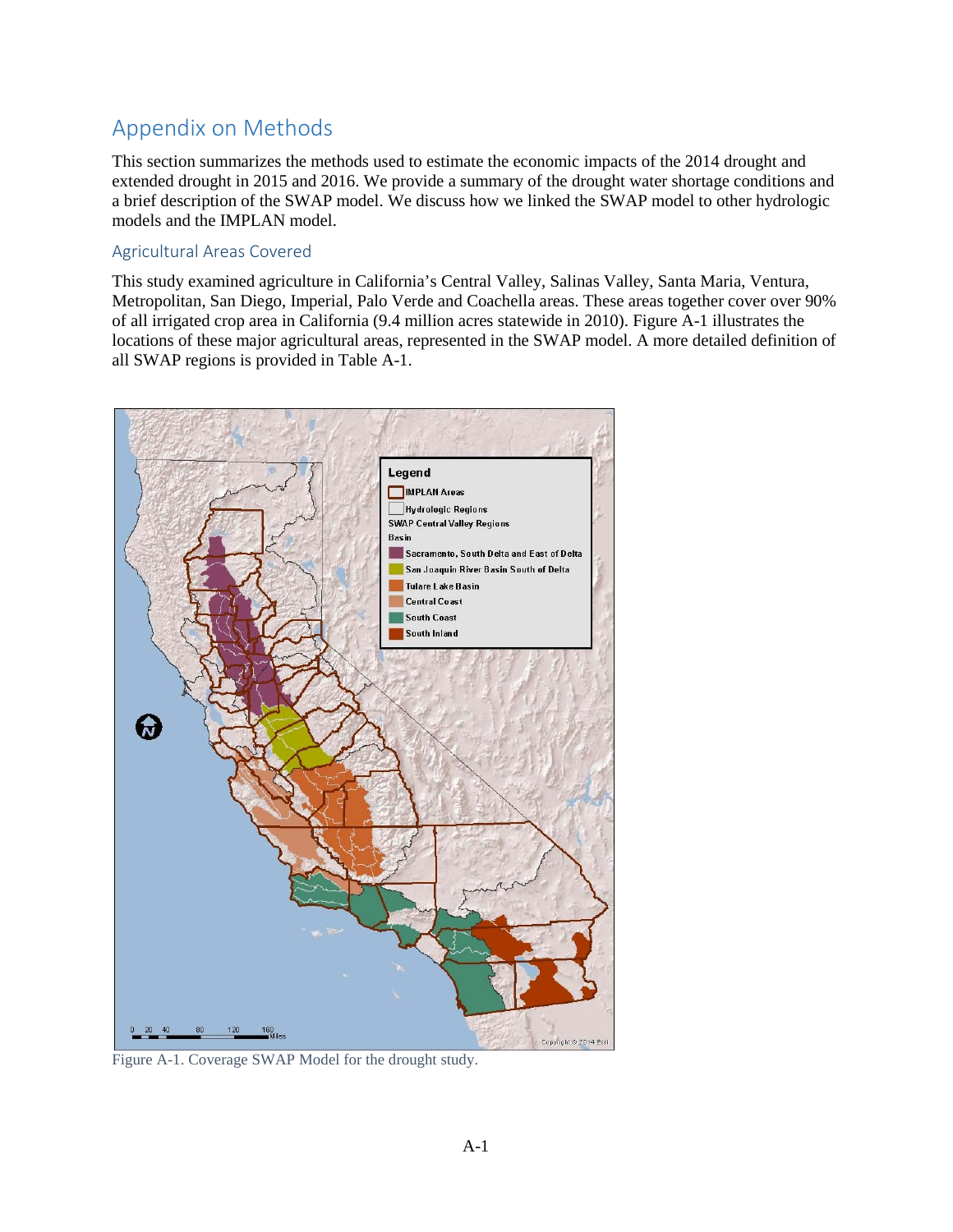| <b>SWAP</b>     | <b>Region definition and example districts</b>                     | <b>Drought Study</b> |
|-----------------|--------------------------------------------------------------------|----------------------|
| <b>Region</b>   |                                                                    | <b>Region</b>        |
|                 | Bella Vista WD, and miscellaneous Sacramento River water users     | Sacramento, Delta    |
| $\overline{2}$  | Tehama, and miscellaneous Sacramento River water users             | and East of Delta    |
| 3a              | Glenn Colusa ID                                                    |                      |
| 3 <sub>b</sub>  | Tehama Colusa Canal Service Area.                                  |                      |
| $\overline{4}$  | Princeton-Codora-Glenn ID, and miscellaneous Sacramento River      |                      |
|                 | water users                                                        |                      |
| $\mathfrak s$   | Feather River Region                                               |                      |
| 6               | Yolo and Solano Counties.                                          |                      |
| $\overline{7}$  | Sacramento County north of American River                          |                      |
| 8               | Sacramento County south of American River and San Joaquin County   |                      |
| 9               | Delta Regions                                                      |                      |
| 10              | Delta Mendota Canal                                                | San Joaquin River    |
| 11              | Stanislaus River area                                              |                      |
| 12              | Turlock ID                                                         |                      |
| 13              | Merced I.D., Madera ID, Chowchilla WD, and Gravely Ford            |                      |
| 14a             | <b>Westlands WD</b>                                                | Tulare Lake Basin    |
| 14 <sub>b</sub> | Local and groundwater                                              |                      |
| 15a             | Tulare Lake Bed                                                    |                      |
| 15 <sub>b</sub> | Dudley Ridge WD and Devils Den (Castaic Lake)                      |                      |
| 16              | <b>Eastern Fresno County</b>                                       |                      |
| 17              | Friant-Kern Canal, Hills Valley ID, Tri-Valley WD, and Orange Cove |                      |
| 18              | County of Fresno area                                              |                      |
| 19a             | Kern County SWP Service Area                                       |                      |
| 19 <sub>b</sub> | Semitropic W.S.D SWP Service Area                                  |                      |
| 20              | Friant-Kern Canal. Shafter-Wasco, and South San Joaquin ID         |                      |
| 21a             | Cross Valley Canal and Friant-Kern Canal                           |                      |
| 21 <sub>b</sub> | Arvin Edison WD                                                    |                      |
| 21c             | Wheeler Ridge-Maricopa                                             |                      |
| 22              | Santa Clara and San Benito County                                  | <b>Central Coast</b> |
| 23              | Salinas Valley                                                     |                      |
| 24              | San Luis Obispo and Santa Maria                                    |                      |
| 25              | Santa Barbara area                                                 | South Coast          |
| 26              | Ventura County                                                     |                      |
| 27              | Metropolitan Water District Service area, excluding San Diego and  |                      |
|                 | Ventura County areas                                               |                      |
| 28              | Coachella Valley                                                   | South Inland         |
| 29              | Blythe / Desert areas                                              |                      |
| 30              | San Diego                                                          |                      |
| 31              | <b>Imperial Valley</b>                                             |                      |
| 32              | Yuma                                                               |                      |

Table A-1. SWAP regions definitions and example districts or agricultural areas.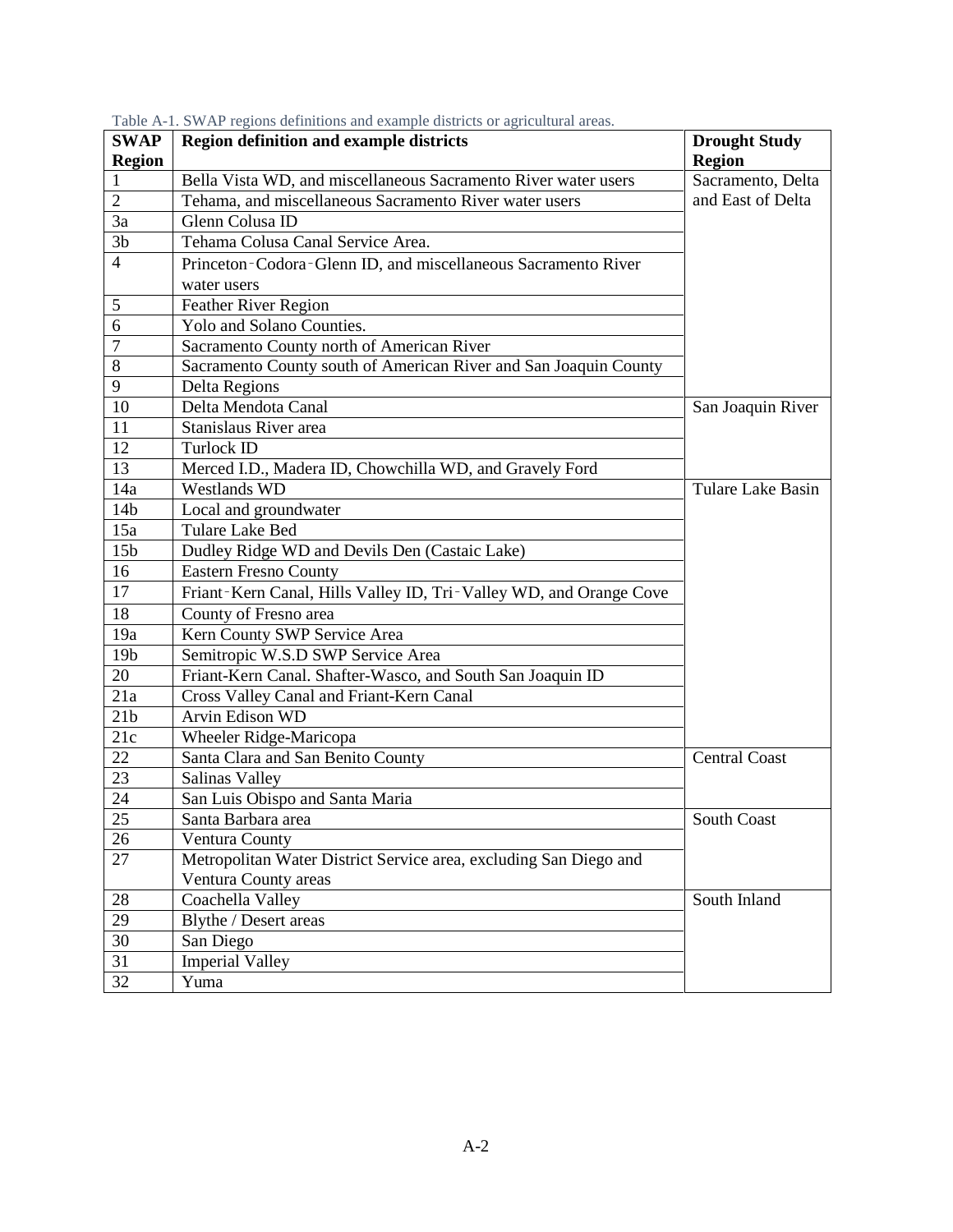#### Statewide Agricultural Production Model (SWAP)

The SWAP model was the central modeling framework used to estimate drought impacts on crop production, costs, and revenues. A comprehensive description of the SWAP can be found in Howitt *et al.*  (2012). The SWAP model is a statewide economic model of agricultural production, calibrated to a recent base year of land and water use conditions. The SWAP model includes 27 areas in the Central Valley and10 additional regions covering the coast and Southern California. Twenty crop groups are included in the base dataset, and crop production cost information, agricultural prices and yields and estimates of applied water are compiled from various sources, including the USDA NASS County Agricultural Commissioner's Annual Crop Reports, UC Cooperative Extension Cost and Return Studies, and California Department of Water Resources water budget data. The SWAP model has a portfolio of water sources including groundwater, contract water, and local diversions that are used depending on the relative cost of the sources and local water availability levels. Constraints on crop stress (under irrigation), permanent crops, and water transfers also have been imposed in the model. The SWAP model is also able to estimate yield changes and intensive margin adjustment, agricultural land use conversion, and changes in crop prices.

In a base SWAP model run, input use and cropping decisions calibrate within 1% to a base dataset. In policy analysis with SWAP, various parameters can be changed, such as water availability by sources, reductions in the available agricultural land, input factor use prices and crop yields. We typically estimate a "no action" or "existing conditions" alternative and then compare the "policy" drought alternative to the estimated baseline. In this way the SWAP model results are can be interpreted as changes from an average year.

The base data in the SWAP model was updated to 2010 using the latest available information on irrigated crop areas and applied water from the California Department of Water Resources (DWR). Table A-2 summarizes irrigated crop area in the base SWAP model dataset.

| Region               | Cotton, Grain | Feed and other | Fruit and Nut | Vegetables and | Total |
|----------------------|---------------|----------------|---------------|----------------|-------|
|                      | and oilseed   | Crops          | Trees         | non-tree fruit |       |
| Sacramento           | 1,027         | 364            | 672           | 180            | 2,243 |
| San Joaquin          | 579           | 251            | 608           | 181            | 1,620 |
| Tulare Lake          | 1,106         | 352            | 1,289         | 327            | 3,073 |
| <b>Central Coast</b> | 23            | 3              | 114           | 459            | 598   |
| South Coast          | 40            | 8              | 146           | 106            | 300   |
| South Inland         | 194           | 261            | 45            | 140            | 641   |
| Statewide            | 2,968         | 1,240          | 2,874         | 1,393          | 8,474 |

Table A-2. Base irrigated crop areas in the SWAP model. (1000 acres).

## Hydrologic and Groundwater Replacement Conditions

The SWAP model uses 2010 as the base for water use in agriculture across the state. According to the Water Year Hydrologic Classification Indices published by  $DWR<sup>1</sup>$  $DWR<sup>1</sup>$  $DWR<sup>1</sup>$ , 2010 was a below normal year for the Sacramento Valley and an above normal year for the San Joaquin Valley. 2010 is the most recent data available for applied water data from DWR.

#### Drought in 2015 and 2016

Drought conditions in 2015 and 2016 were based on the 2009 drought. According to DWR's statistics on water year types, there is a 29% chance that a critically dry year will be followed by another critically dry

<span id="page-23-0"></span><sup>|&</sup>lt;br>|<br>| <sup>1</sup> See: http://cdec.water.ca.gov/cgi-progs/iodir/WSIHIST.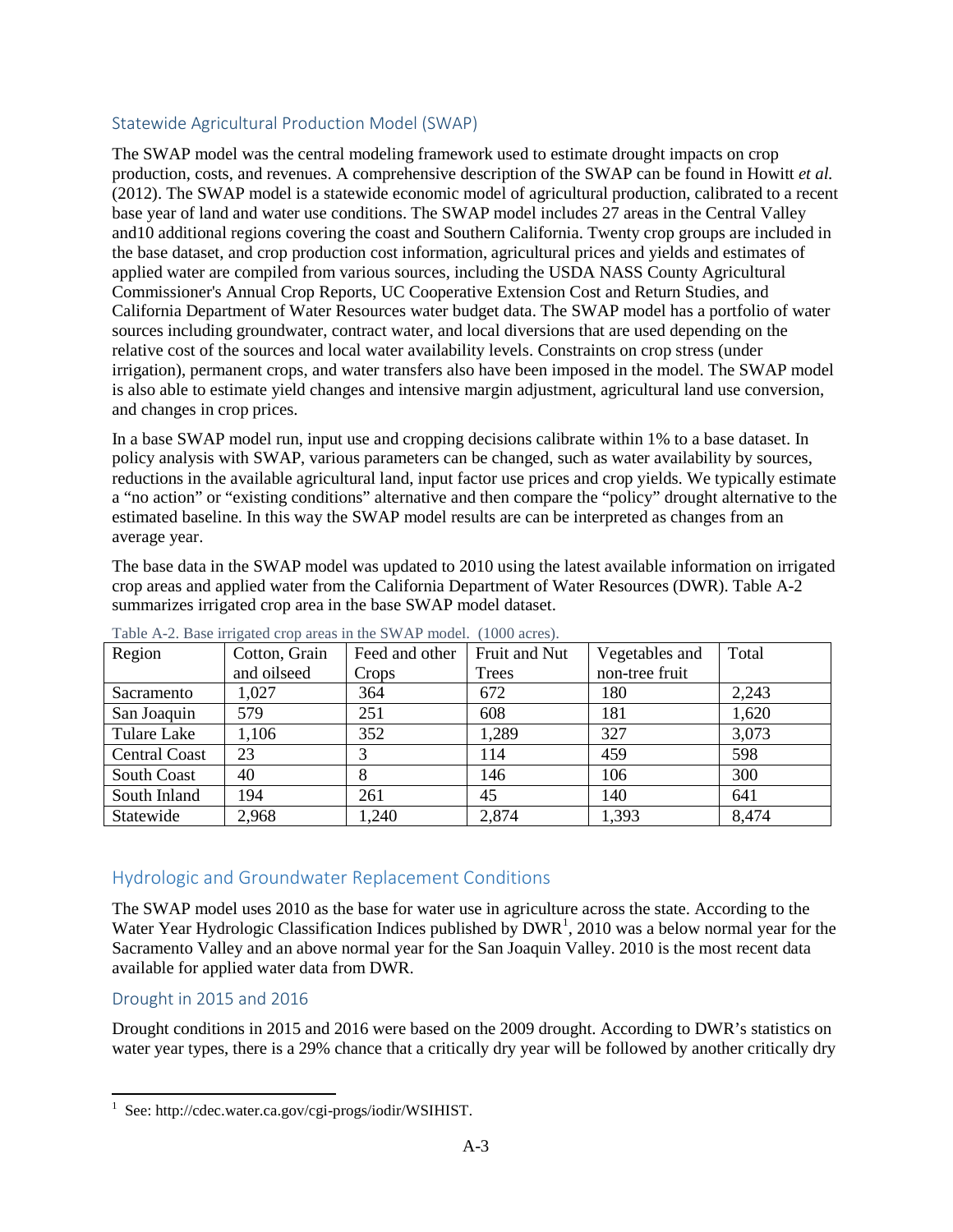year (doubling the normal change of a critically dry year). The chance of a critically dry year does not seem to be affected substantially by El Niño conditions.

#### Water Availability for 2014

The drought impact analysis was based on expected Central Valley Project and State Water Project deliveries announced by the Bureau of Reclamation and California Department of Water Resources (DWR) on April 18, 2014. The project team surveyed major water districts in the Central Valley to determine expected shortages in local surface water supplies and the availability of carry-over storage. The short run ability to increase groundwater pumping was based on DWR's maximum groundwater pumping estimates for the years 2006-2010. We surveyed water districts along the coast and in Southern California. Most districts will continue to primarily use groundwater for agricultural irrigation. Surface water represents a small share of total water used along the coast and Southern California so the zero allocation from CVP and SWP in some areas will not substantially impact current irrigation practices. Colorado River surface water is expected to remain stable. Presently, Lake Powell, the largest Colorado River reservoir is at 44% of full capacity. Diamond Valley Lake in Hemet is at 70% of full capacity.

#### Groundwater Replacement

Groundwater has historically been the swing resource for droughts in California, particularly in most agricultural areas. Groundwater use during the 2014 drought will supplement for most surface water shortages in the Central Valley and elsewhere. The additional cost of groundwater itself reduces some crop production, typically for the least profitable crops.

#### *Central Valley*

To assess groundwater availability for 2015 and 2016 in the extended drought years, we conducted a set of sequential runs using C2VSim, the California Department of Water Resources groundwater model (Brush *et al.* 2013). In this sequence, initial levels in the SWAP model provided surface water deliveries and pumping quantities for 2014 to C2VSim. Then C2VSIim estimated changes in the water table depths for 2015. SWAP used changes in the groundwater table elevations from C2VSim to estimate loss in pumping capacity by region and pumping costs for year 2015. Surface water deliveries for the 2015 drought were used in the SWAP model. The resulting cropping patterns for 2015 then provided C2VSim information on applied water and pumping during the year so C2VSim could estimate the new groundwater table levels for 2016. The percent change in groundwater levels for 2016 from C2VSim were then used to estimate the last year of the synthetic drought's cropping patterns with SWAP.

We believe that substantial new well drilling is unlikely to have a widespread effect for an extended drought. Although this lack of new pumping capacity is less realistic if the drought continues, we are analyzing a worst case in which pumping capacity depends on the resulting water table depths and local well pump screen depth distributions.

#### *Central Coast and Southern California*

Coastal and Southern California agriculture are less likely to experience severe surface water curtailments due to the relative decoupling of these regions from the 2014 drought. However, if the drought continues in 2015 and 2016, the depletion of water stored for urban uses in Southern California might impose some pressure over other uses, increasing opportunity costs of water in the region and resulting in greater water shortages for agricultural users (in some cases compensated for by water sales to urban areas).

#### Region-wide Economic Impacts using IMPLAN

Input-Output models allow tracing expenses in a region's economy after an economic event has occurred. One of the most widely used input-output models is Impact Analysis for Planning Model (IMPLAN) developed by the Minnesota IMPLAN Group (MIG) Inc. The model was originally used by the US Forest Service to conduct economic impact analyses on forestry but more recently has been adopted by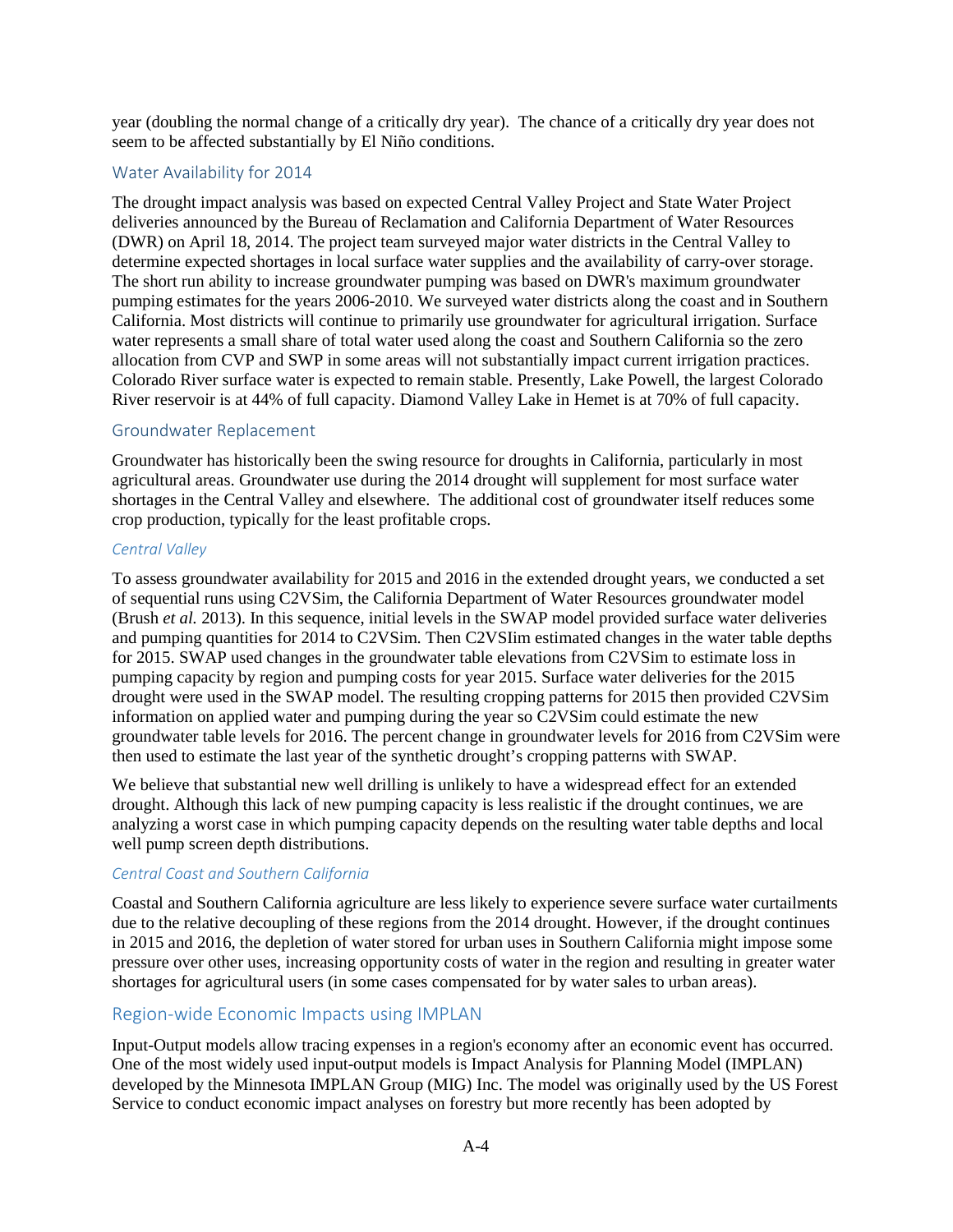academics, agencies and consultants to estimate region-wide economic effects of exogenous changes in a region of interest.

We used job estimates from the California Employment and Development Department (EDD) to adjust farm employment and convert to full time equivalents in an intermediate step. Results presented in the report for employment are seasonal and full time jobs. Personal communication with agricultural labor (Phillip Martin) and estimates form literature Martin and Taylor (2013) indicate that for every full time equivalent job there are about two full time and part-time jobs per year in California. IMPLAN's built in sector output (gross revenues) for various agricultural commodity groups were also compared to SWAP's gross revenues by large crop group. We characterized the six SWAP aggregate regions (Figure A-1) in IMPLAN by aggregating the corresponding county groups as shown in Table A-3. Interaction between SWAP and IMPLAN is shown in Figure A-2.

| <b>IMPLAN Regions</b>                | <b>Counties</b>                                                                                                                             |
|--------------------------------------|---------------------------------------------------------------------------------------------------------------------------------------------|
| <b>Sacramento River</b>              | Amador , Butte, Calaveras, Colusa , Contra Costa, El Dorado,<br>Glenn, Placer, Sacramento, Shasta, Solano, Tehama, Sutter,<br>Yolo and Yuba |
| <b>San Joaquin River</b>             | Madera, Mariposa, Merced, San Joaquin, Stanislaus,<br>Tuolumne                                                                              |
| Tulare Lake Basin                    | Fresno, Kings, Tulare, and Kern Counties                                                                                                    |
| <b>Central Coast</b>                 | Monterrey, Santa Clara, San Benito, San Luis Obispo                                                                                         |
| <b>South Coast</b>                   | Ventura, Los Angeles, San Diego, Santa Barbara                                                                                              |
| <b>Inland Southern</b><br>California | Imperial and Riverside                                                                                                                      |

Table A-3. Drought regions and corresponding IMPLAN county group models.



Figure A-2. Interaction of SWAP and IMPLAN modeling with inputs and results.